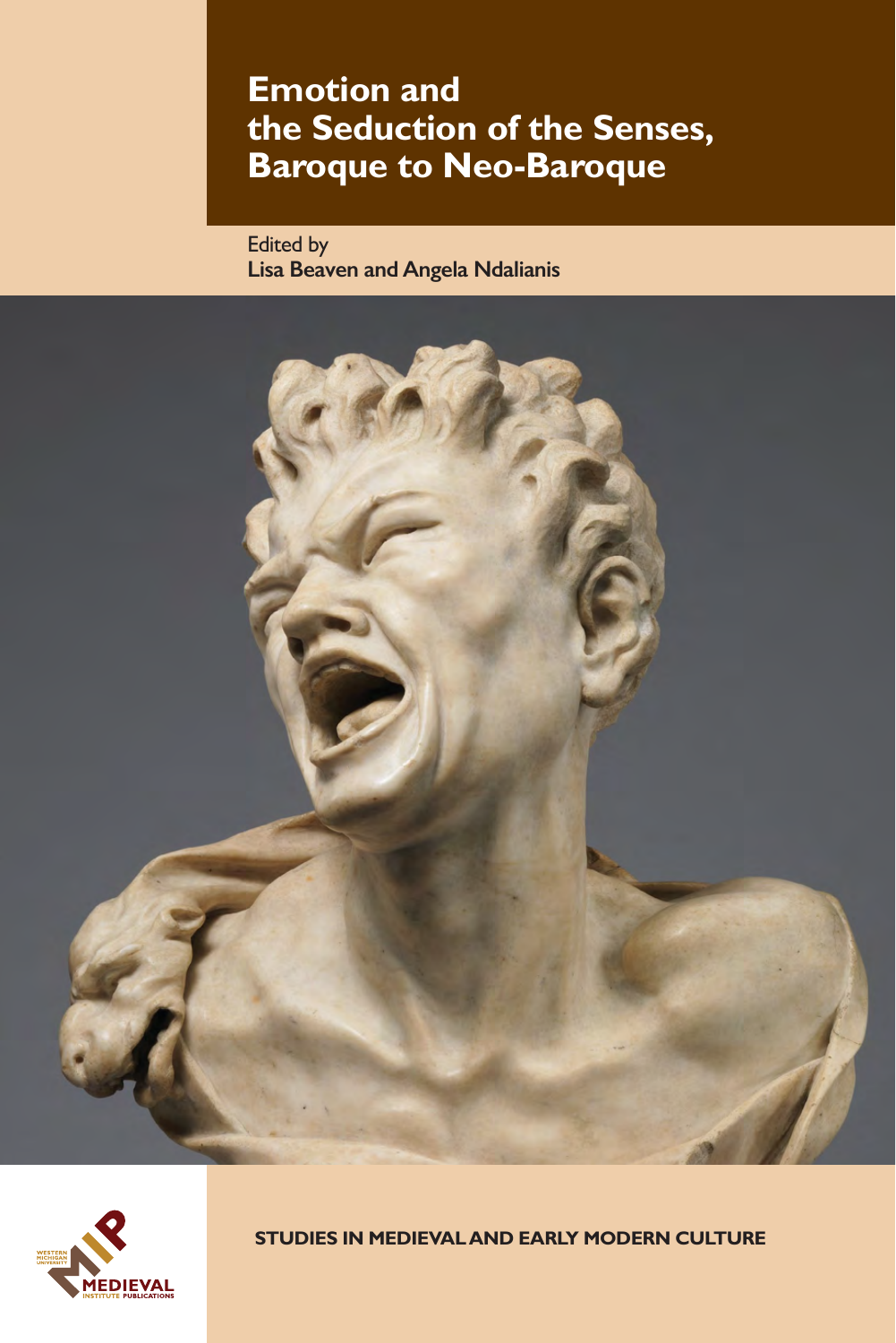# Emotion and the Seduction of the Senses, Baroque to Neo-Baroque

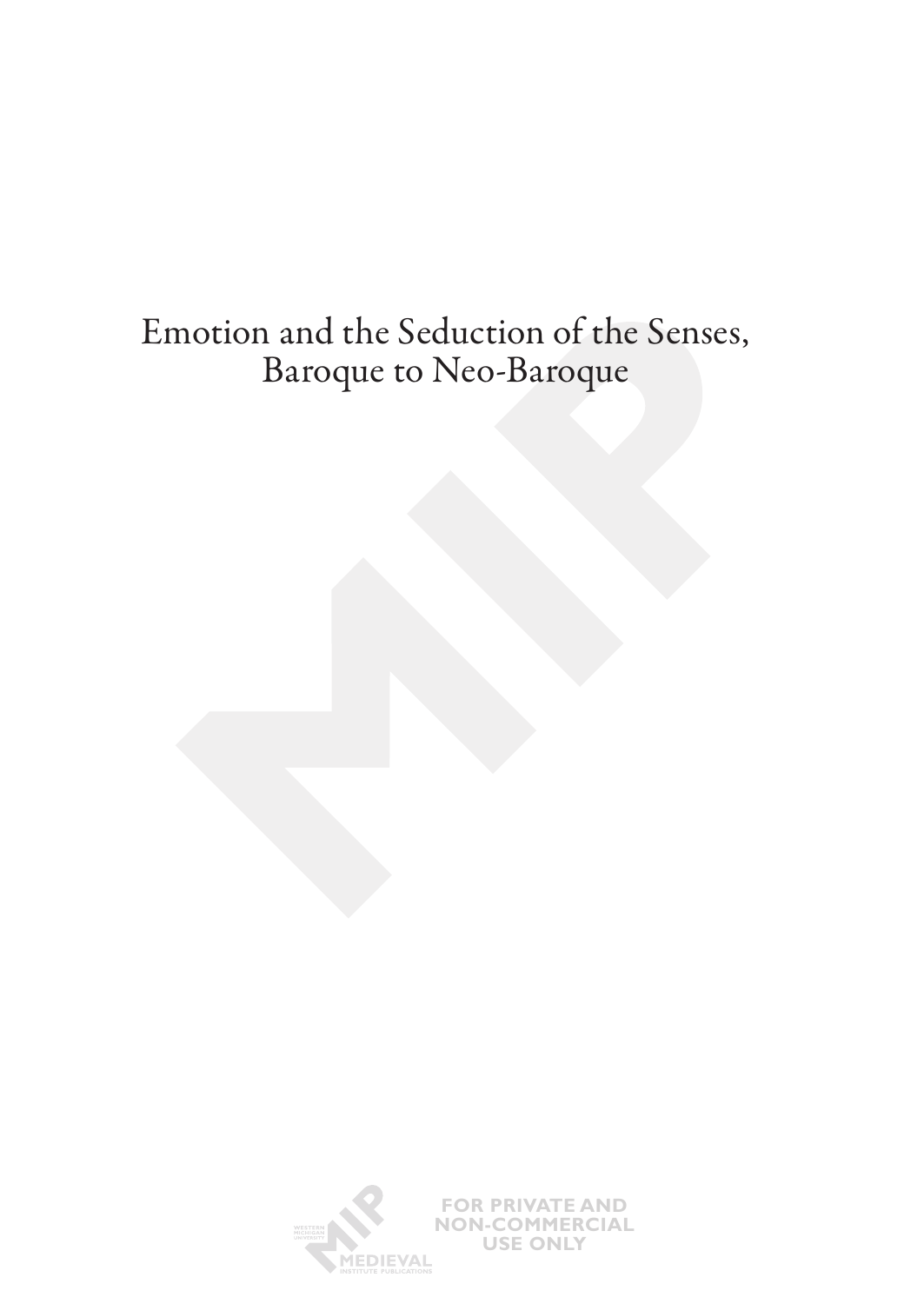Medieval Institute Publications is a program of The Medieval Institute, College of Arts and Sciences



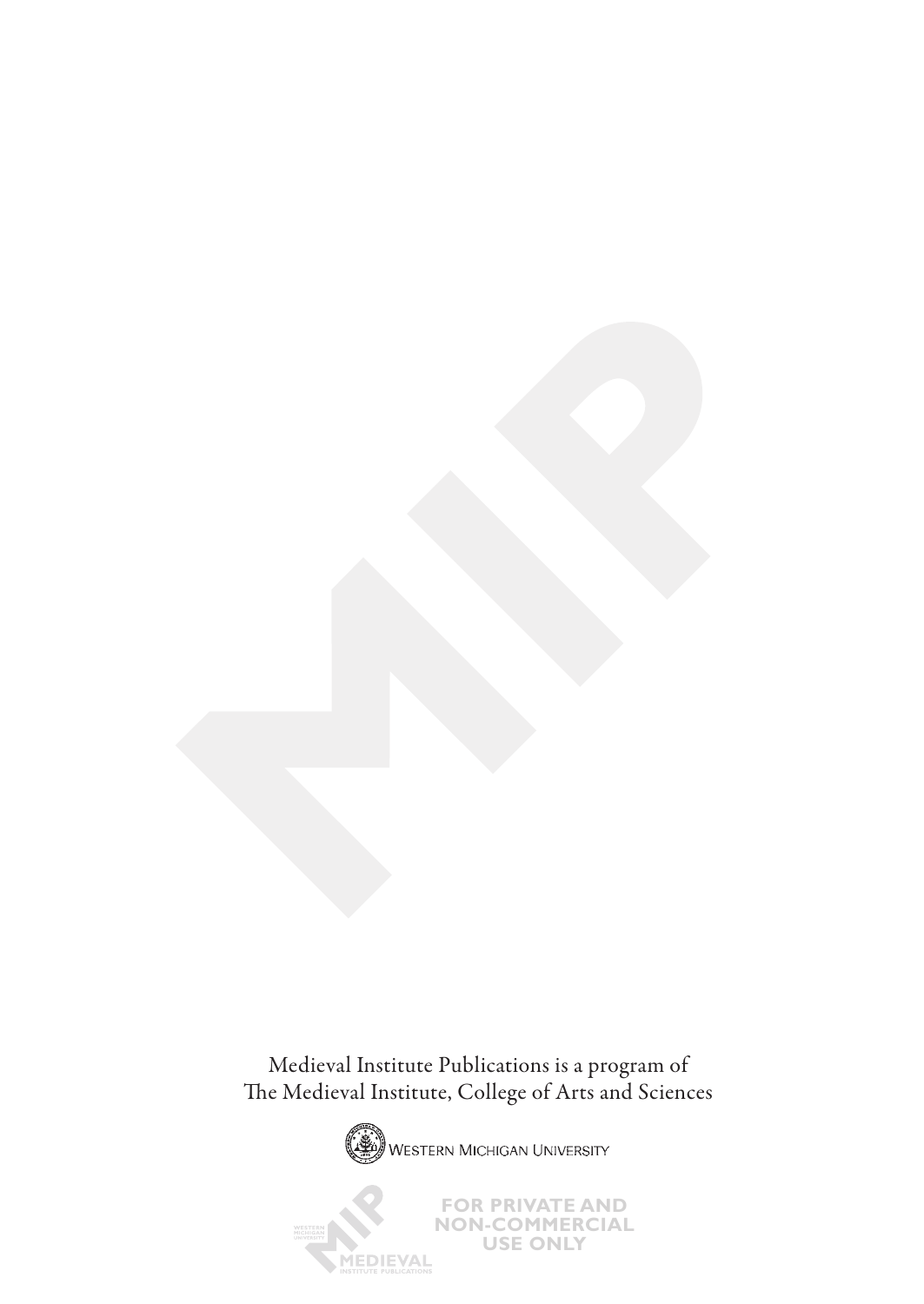# Emotion and the Seduction of the Senses, Baroque to Neo-Baroque

Edited by

Lisa Beaven and Angela Ndalianis

Studies in Medieval and Early Modern Culture LIX

MEDIEVAL INSTITUTE PUBLICATIONS Western Michigan University *Kalamazoo*

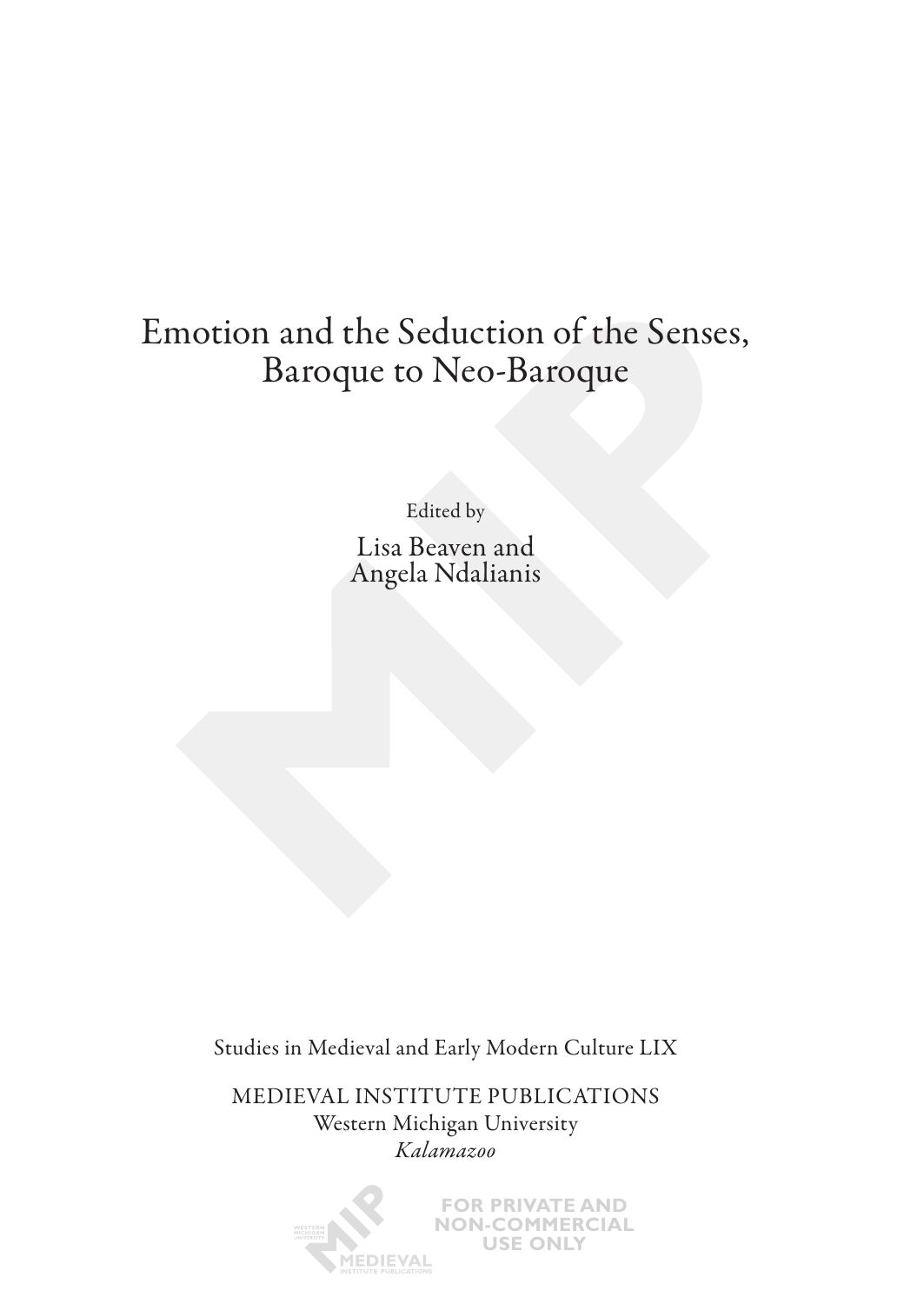Copyright © 2018 by the Board of Trustees of Western Michigan University

### Library of Congress Cataloging-in-Publication Data

Names: Beaven, Lisa, editor. | Ndalianis, Angela, 1960- editor. Title: Emotion and the seduction of the senses : baroque to neo-baroque / edited by Lisa Beaven and Angela Ndalianis. Description: Kalamazoo : Medieval Institute Publications, Western Michigan University, 2018. | Series: Studies in Medieval and early modern culture | Many of the essays in the book were first presented as papers given at a conference at the University of Melbourne titled Baroque to Neo-baroque: Emotion and the Seduction of the Senses. | Includes bibliographical references and index. Identifiers: LCCN 2018011210 | ISBN 9781580442718 (hardcover : alk. paper) Subjects: LCSH: Emotions in art. | Arts--Psychological aspects. | Arts, Baroque--Themes, motives. | Arts, Baroque--Influence. Classification: LCC NX165 .E455 2018 | DDC 700.1/9--dc23 LC record available at https://lccn.loc.gov/2018011210

### ISBN: 9781580442718 eISBN: 9781580442725

All rights reserved. Without limiting the rights under copyright reserved above, no part of this book may be reproduced, stored in, or introduced into a retrieval system, or transmitted, in any form, or by any means (electronic, mechanical, photocopying, recording or otherwise) without the written permission of both the copyright owner and the author of the book.

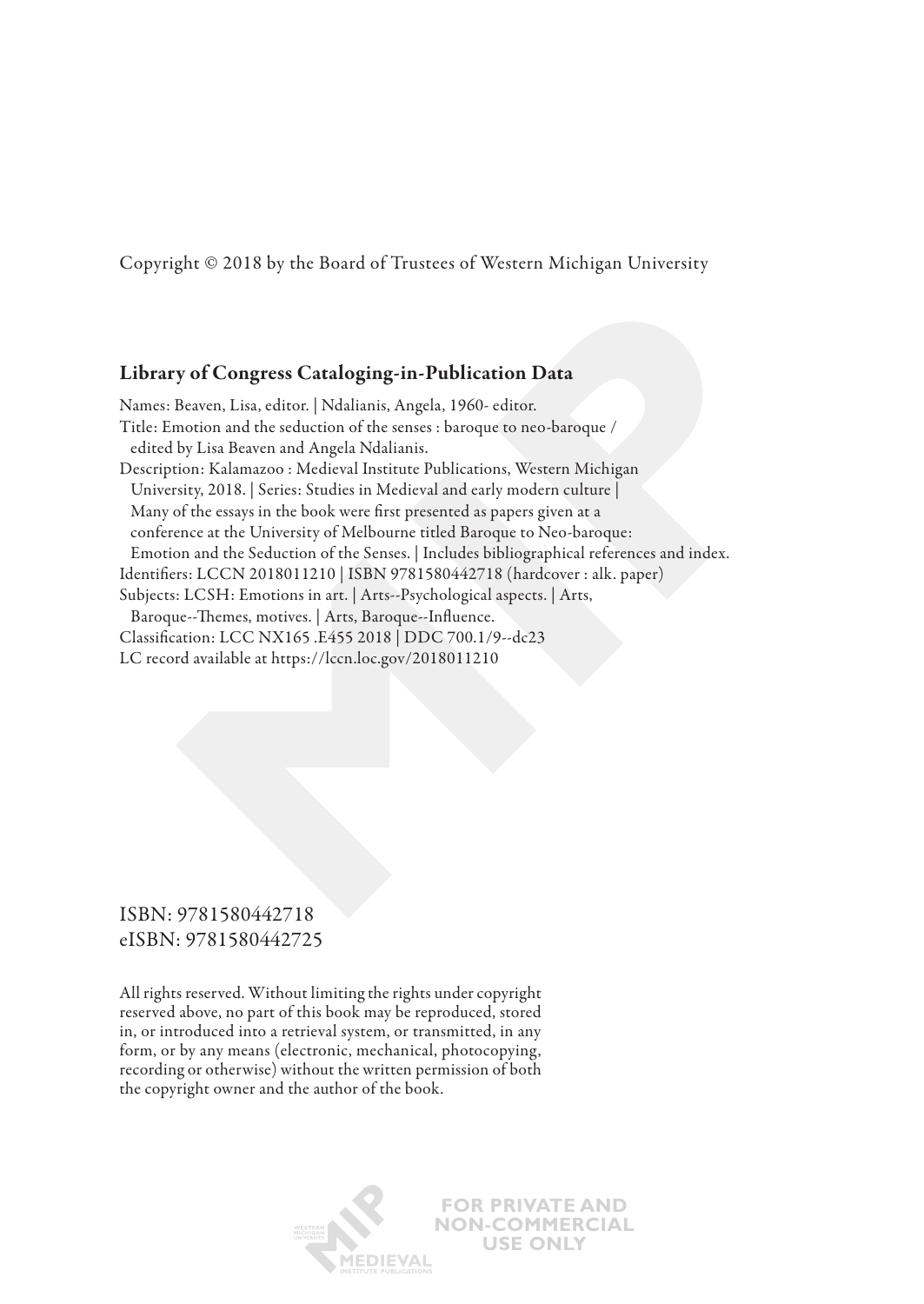# Chapter 5

# The Role of Emotions in the Characters of Pedro Calderón de la Barca's *Autos Sacramentales*

Javier de la Rosa, Adriana Soto-Corominas, and Juan Luis Suárez

# Introduction

More than sixty years passed between Lope de Vega's hegemony as the most successful playwright and the rise in popularity of Pedro Calderón de la Barca (1600–1681) as the most celebrated and popular author of the second half of the 1630s in Spain.<sup>1</sup> During these years, emotions were the only constant element in the poetry and literary production of all authors that attained success. For the long time during which theater was mainly considered a spectacle, and only later established as a publishable product,<sup>2</sup> theatrical practice made increasingly more use of dramatic artifacts in order to build a sort of stack of dramatic techniques in which more recent methods did not cancel out the previous ones.<sup>3</sup>

Although in its first phase theater was especially dependent upon poetic text keep in mind that this theater is always written in verse—the construction of the Coliseo del Palacio del Buen Retiro (1634) as part of the cultural propaganda and support of the arts by the Conde-Duque de Olivares, $^{\rm 4}$  meant the beginning of a new cycle of performance that would be transferred to all theater stages.5 For the inauguration of the Coliseo del Retiro, Calderón composed the comedy *El nuevo Palacio del Retiro* (*The New Palace of El Retiro*) and began to work with Italian scenographers Cosme Lotty and Baccio del Bianco in a collaborative process that would produce even more sophisticated works in terms of special effects, use of technology, and elaborated scenography.6 Lotti and del Bianco were, in fact, engineers who had previously arrived in Madrid to take charge of different tasks related to the ponds, gardens, and theaters of the royal palaces.

The use of varied spaces in theater constituted a second line of development in Calderón's theater of imagination.<sup>7</sup> Calderón exploits a concept of theatrical space, and ultimately of the theater itself as a total show that stems from the notion of imaginary space. This conception has its source in the theaters of memory from Renaissance humanism, and in the Jesuitical conception of imagination as the place of negotiation for affection.8 Calderón had studied at the Colegio Imperial in Madrid, a school run by Jesuits, and was therefore well acquainted with both sources. Proof of this comes from the most theoretical reflections about art that Calderón puts in his characters' mouths, in which theater is conceived as a stage of imagination.<sup>9</sup> In this sense, imagination is the conduct

> **FOR PRIVATE AND NON-COMMERCIAL USE ONLY EDIEVAL**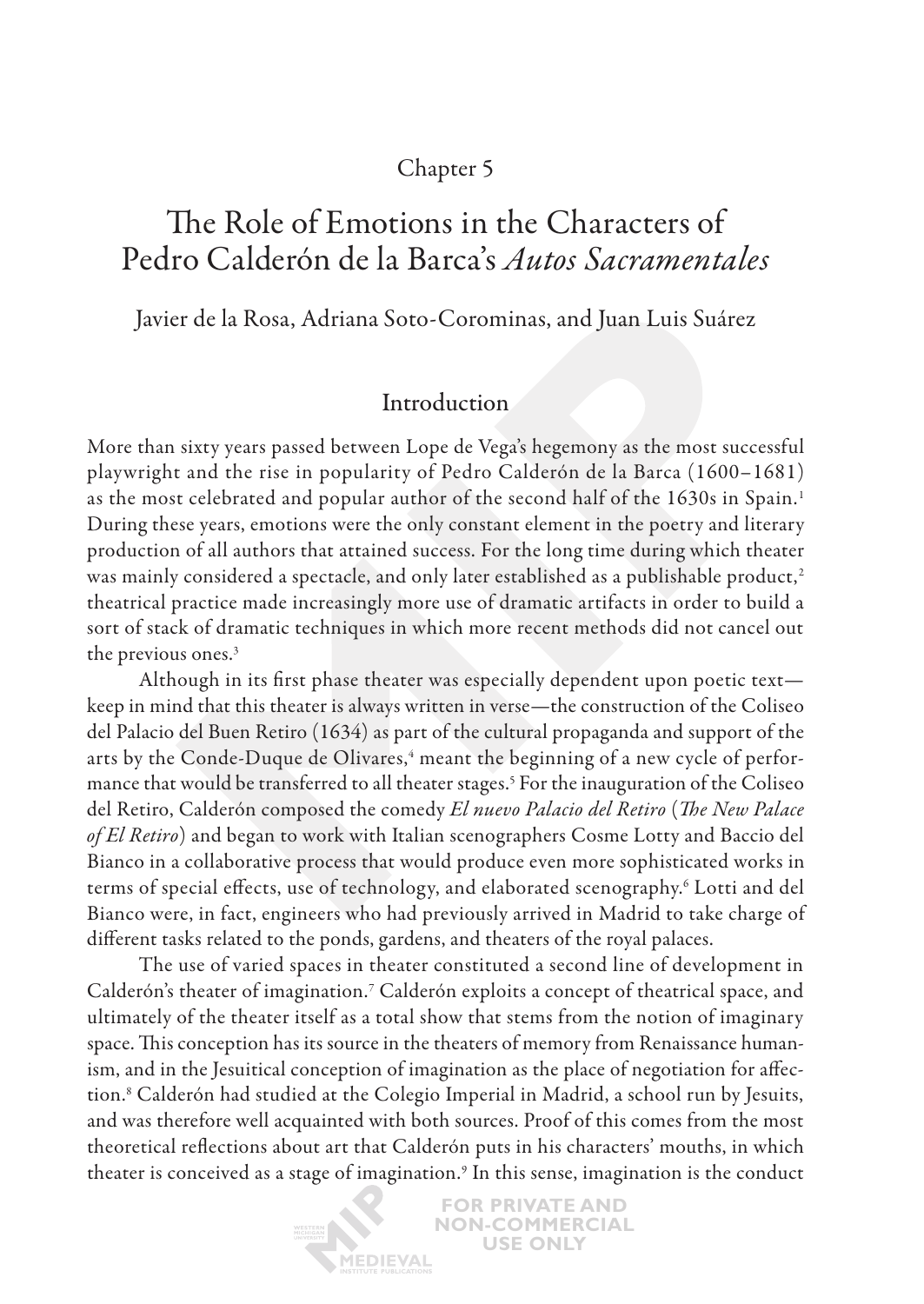that triggers the affection of a character's senses by means of the actor's body and his voice; horror, admiration, news, marvels, and the linguistic play are the effects of the conceptual rhetoric of baroque poetry.10

While this meta-theatrical conception manifests itself in all of the texts by Calderón, its practical implementation changes depending on the dramatic spaces. Spanish baroque authors initially worked in public theaters, which were known as *corrales* ("farmyards"). The most famous *corrales* are in Madrid: el Corral del Príncipe ("The Prince's Farmyard") and el Corral de la Cruz ("The Farmyard of the Cross"). These *corrales* had a relatively small stage that had, at its sides, stands where the public could sit, and, at the back, a wall that was known as the "dressing building." It was precisely this wall that would open up in several ways to uncover different spaces that would oftentimes represent balconies, and which would accommodate the representation of remote places, magical effects, or extraordinary events that extended the boundaries of reality.11 In contrast, the Coliseo of Buen Retiro was already a theater of the Italian type, based on the Teatro Farnese in Parma (1618) with a larger stage, a proscenium arch, a curtain, space at the back to create the illusion of perspective, and machines to re-create special effects.

Apart from these indoor theaters, which were mainly dedicated to the public from the city and from the court, Calderón used to work in open spaces such as palace gardens. For example, *Amor, honor y poder* ("*Love, Honor, and Power*"), performed in 1623, was represented on three different stages: the ponds in Parque del Retiro, and the squares and streets of Madrid. This diversity of theatrical spaces correlates well with the diversity of genres that were popular at the time, stretching from traditional comedies (or the "standard plays") and *autos sacramentales* (religious plays of allegorical nature), to the so-called "brief " genres (such as *entremeses*, *jácaras*, and *mojigangas*), to *zarzuela* and opera. Although *zarzuelas* and operas were typically created with a royal theater in mind, they were often represented in commercial theaters with less technology. This variety, in which Lope de Vega's poetry was key to satisfying the taste of the demanding audience, manifests itself in the diversity of topics with which these works deal, ranging from honor plays to *comedias de capa y espada* ("cloak-and-dagger comedies"), to *enredo* (situational comedies), and to the progressively more frequent presence of mythological topics in Calderón's most spectacular plays.12

Aside from spaces and themes, it may be claimed that Spanish baroque theater was a theater of emotions that constantly evolved, thanks to the public's unquenchable thirst for plays that were full of novelty and excitement. It is clear that as theater plays gained spectacularity, more technological and musical resources were used by the playwright to surprise the audience. However, it is important to bear in mind that literary and theater devices were always present in these works, and were never smothered by technology and special effects. Spanish baroque theater had the intention to affect its audience's imagination and senses, which, after all, shape the emotions.

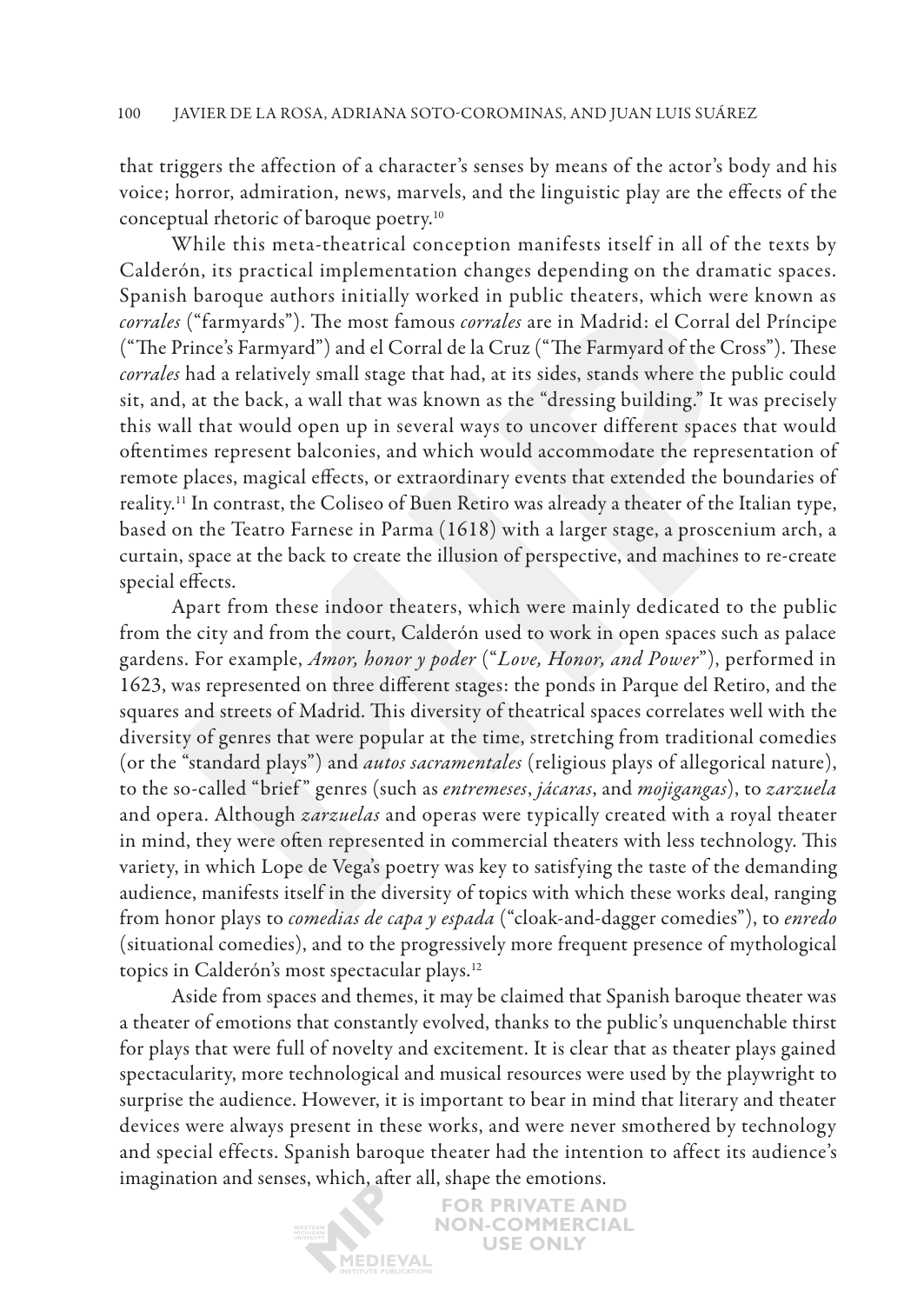In the aforementioned division of Calderón's works into comedies and *autos sacramentales*, it is commonplace to attribute a greater emotional content to the former since their rhetorical structure and the possible range of topics and characters allowed for greater creative freedom. The manner in which comedies were composed in Calderón's time generally followed the rules and formalities postulated by Lope de Vega in his *Arte nuevo de hacer comedias en este tiempo* (*New Art of Writing Plays in this Time*, 1609). However, authors were subject to an ever-changing market due to the great number of plays being presented at the same time. Additionally, the market was influenced by the varying sociological characteristics of the audience that attended the plays.

The thematic scope of the *autos sacramentales*, always played in public venues during the feast of Corpus Christi and written to exalt the mystery of the Eucharist, is relatively more limited compared with other genres. To start with, the plays that were to be presented were selected by the city hall.<sup>13</sup> Consequently, only the most popular authors of the time were likely to be chosen to write the plays. In addition, the topic of the play was restricted to just the mystery of the Eucharist, which, at least, could be approached from a variety of perspectives, such as biblically or historically.14 It was certainly the allegorical nature of the majority of the characters, such as *el Autor* ("the author"), *el Mundo* ("the world"), *el Pastor* ("the priest"), or *la Belleza* ("the beauty"), which restricted the rhetorical possibilities of authors such as Calderón.15 In many passages, the *autos* devote many verses to gloss over abstract theological issues—such as guilt, freedom, grace, or creation—or use the characters as bearers of virtues and vices. Due to this, the *autos* have been frequently studied as "intellectual" plays with an important theological and philosophical component that communicated a specific anti-Protestant message to a homogeneous audience.16Thus, the *autos* are an essential part of baroque counter-Reformist Catholicism.<sup>17</sup>

However, the reality of the *autos* is rather different, as these are complex works that appeal to the religious inclinations of spectators by also targeting their emotions.18 If the social setting of the *autos* is marked by the Corpus Christi festivities, the celebration of the Eucharist, and the strong theological messages that conform to the Catholic dogma, then the dramatic nature of the *autos* still represents the artist's freedom and the open nature of the baroque work that are typical of seventeenth-century Spanish dramas.19 Regardless of the social and religious role of the *autos*, or, more precisely, in order to be effective in fulfilling that social role, the main goal of the playwright was to move his audience by playing with the emotions by means of language, staging, and the evolution of the characters.<sup>20</sup>

In this study, we have researched the extent of the presence of emotions in the text of Calderón's *autos* with the help of a massive yet detailed study of the sentiments expressed by the characters that Calderón created. We have also delved into the distribution of these emotions by studying the occurrence of positive and negative sentiments among different typologies of characters, in order to offer a more nuanced view of the psychology of these characters, even those that are of an allegorical nature.

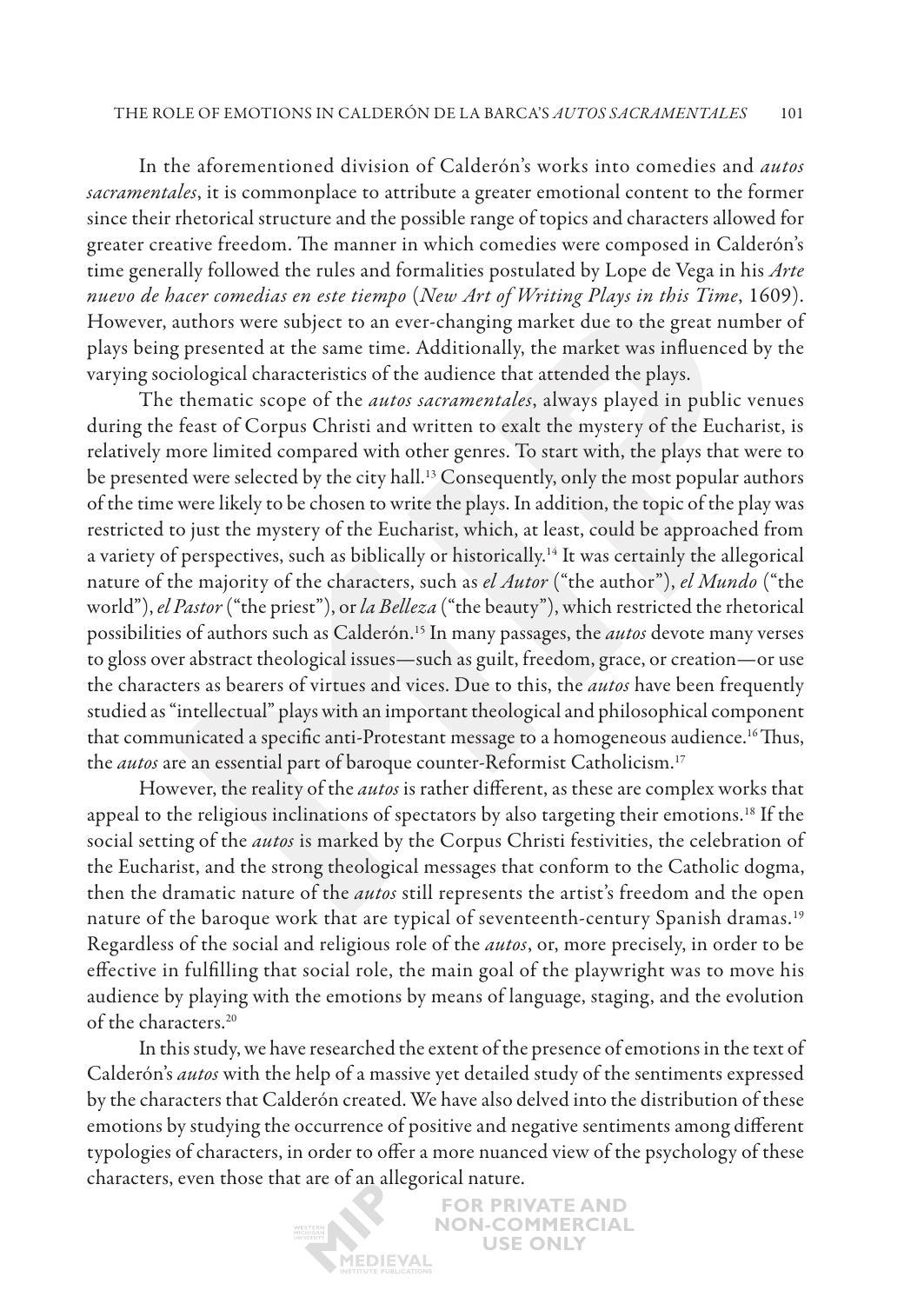#### 102 Javier de la Rosa, Adriana Soto-Corominas , and Juan Luis Suárez

It may be claimed that the *autos* fulfilled the four characteristics that José Antonio Maravall used to describe the culture of the baroque; these characteristics being that the baroque was direct, massive, urban, and conservative.21 The *autos* were organized and funded by city hall as part of a specific type of religious festivity, and were directed to the masses of Madrid, who would attend the public representations staged in Madrid's public squares. The *autos* were, above all, dramatic spectacles that played an important role in spreading an ideological agenda more related to the Catholic church and religion than to the apparatus of the state. As spectacles infused with the poetics of the baroque, the *autos* were complex pieces of theater, structured in such a manner that they could appeal in different ways to the various social and economic groups that were the audience of early modern cities. That is, neither the homogeneity of the theological message that the *autos* conveyed, nor the allegorical nature of the characters, precluded the authors from composing multi-layered plays that aimed at both the emotions and the intellect of the spectator.

Thus, it is also true that the range of emotions and the intensity in the *autos* by Calderón also lent his craft to the principles of extremism and suspension that Maravall uses to define baroque techniques. That is, even if we accept that Calderón's *autos* and especially *El gran teatro del Mundo* ("*The Great Theater of the World*")—are the best example of Maravall's vision of the Spanish baroque, these same *autos* are built through a toolbox of rhetorical resources that rely on the senses, the imagination, and the emotions of the spectator. The rhetorical and spectacular resources that play with the audience's emotional states fit in well with what Angela Ndalianis calls the "assault on the sensorium."22 The assault on the sensorium that Calderón exploits is achieved through the classical theory of imagination.23

This theory of imagination, based on Aristotelian psychology and brought into modernity via multiple transformations, claims that imagination—one of the human body's inner senses—is actually part of the human being, and is used to filter what is perceived by external senses in its way to the most noble parts of the soul.<sup>24</sup> In the Neoplatonic branch of this tradition that highlights metaphorical knowledge, imagination was also part of human existence, and it had been formed with materials of a superior world, which was useful in explaining why humans had access to phenomena that belong to the afterlife, to magic, and to astrology.25 Calderón would later exploit all these elements as part of his theatrical practice in an attempt to amaze, affect, and suspend his audience's emotions. The transition from psychology to dramatic poetry, as well as the poetry of baroque sermons, took place thanks to plays like *Examen de ingenios para las ciencias* (*The Examination of Men's Wits*), performed in 1575 and written by Huarte de San Juan, and *Philosophía Antigua Poética*, penned by Alonso López Pinciano in 1596.26 In this way, when Lope de Vega composed his *Arte nuevo* in 1609, and claimed that satisfying the spectator's thirst was the only criterion that an author should follow in order to be successful in the Spanish theater industry, he was basically adapting the theory of imagination to baroque and contemporary aesthetics. In order to develop his theater of imagination and emotions,

> **FOR PRIVATE AND NON-COMMERCIAL USE ONLY** MEDIEVAL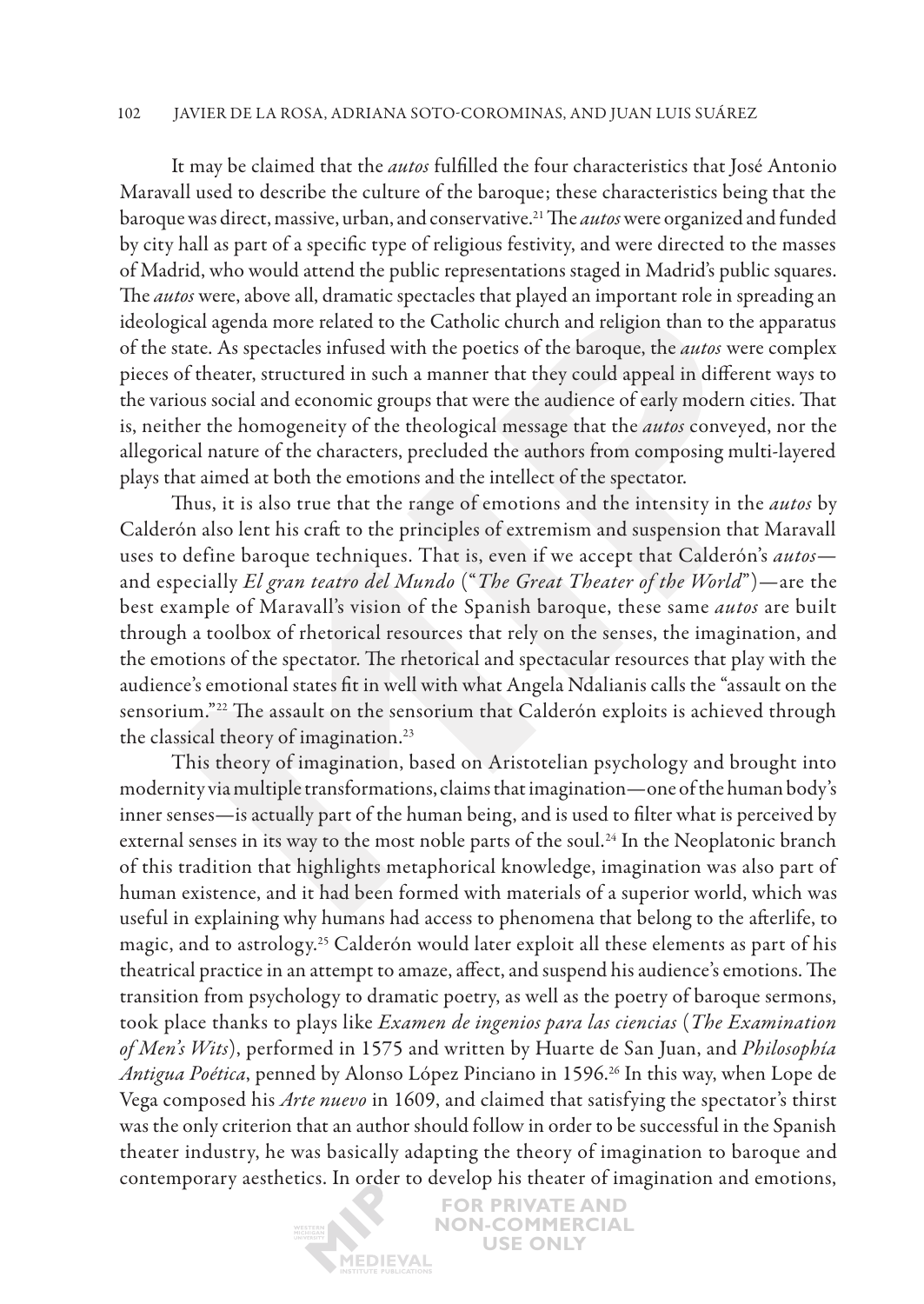Calderón was inspired by this aesthetic position and by diverse established practices in different decades of commercial theater and public performances.

In this way, a comprehensive study of the role of sentiments in the creation of the characters of the *autos* will help us understand how baroque theater created massively successful performances for many decades precisely by appealing to emotions and opinions that the audience may have shared. It seems likely that the sensorium apparatus of baroque theater was much more complex and more dependent on the creation of emotions and sentiments than has been previously believed by mainstream critics of Calderón's work.

In recent years, with the emergence of the Internet and the so-called Web 2.0, sentiment analysis has become an essential technique in decision-making processes.<sup>27</sup> Most companies and brands desire consumers' perceptions and opinions of their latest products so that their marketing strategies can be modified accordingly. The basic computational treatment of opinions consists in determining the semantic orientation of a text, that is, whether the text is expressing a positive or negative message. In order to establish this polarity, previously evaluated texts need to be provided and used as a baseline upon which new and unseen texts are assessed. Sentiment analysis is typically conducted using massive amounts of online comments and reviews already evaluated in popular sites, forums, or social networks. With a set of texts assessed by humans, techniques from natural language-processing and machine-learning allow us to build software programs able to predict the polarity of an arbitrary text. This software, usually referred to as classifier, allows companies to gain insight into what consumers loved most about their new car, or what people disliked in regard to their new gadget, insights that are always based on past opinions.

In this process, the flow always goes from people to products, since it is people who influence how the product will be modified in the future. The question we ought to ask, then, is whether we could use the inverse approach in order to influence how people feel by purposely altering a product feature. Taking this one step further, we could also ask whether people's reactions could be altered by creating a specific discourse. Looking at the field of psychology, there seems to be evidence that one may do so. The anchoring effect, by which individuals, when given a hint or an "anchor" in a question, tend to choose a response that bears a relation to the initial anchor, is an example of how people's reactions can be modified by the presence of a specific previous discourse.<sup>28</sup> Whereas previous studies have examined the extent of this effect mainly through the interaction of a question and a subsequent response, we speculate that adding anchors in a more subtle way—namely, by using the power of the theatrical metaphor, rhetorical tools, and interpretation—will yield similar results. In fact, the importance of language in the creation of emotional experiences and perceptions has been recently brought to light in developmental and cognitive science: "Language plays a role in emotion because language supports the conceptual knowledge used to make meaning of sensations from

> **FOR PRIVATE AND NON-COMMERCIAL USE ONLY** MEDIEVAL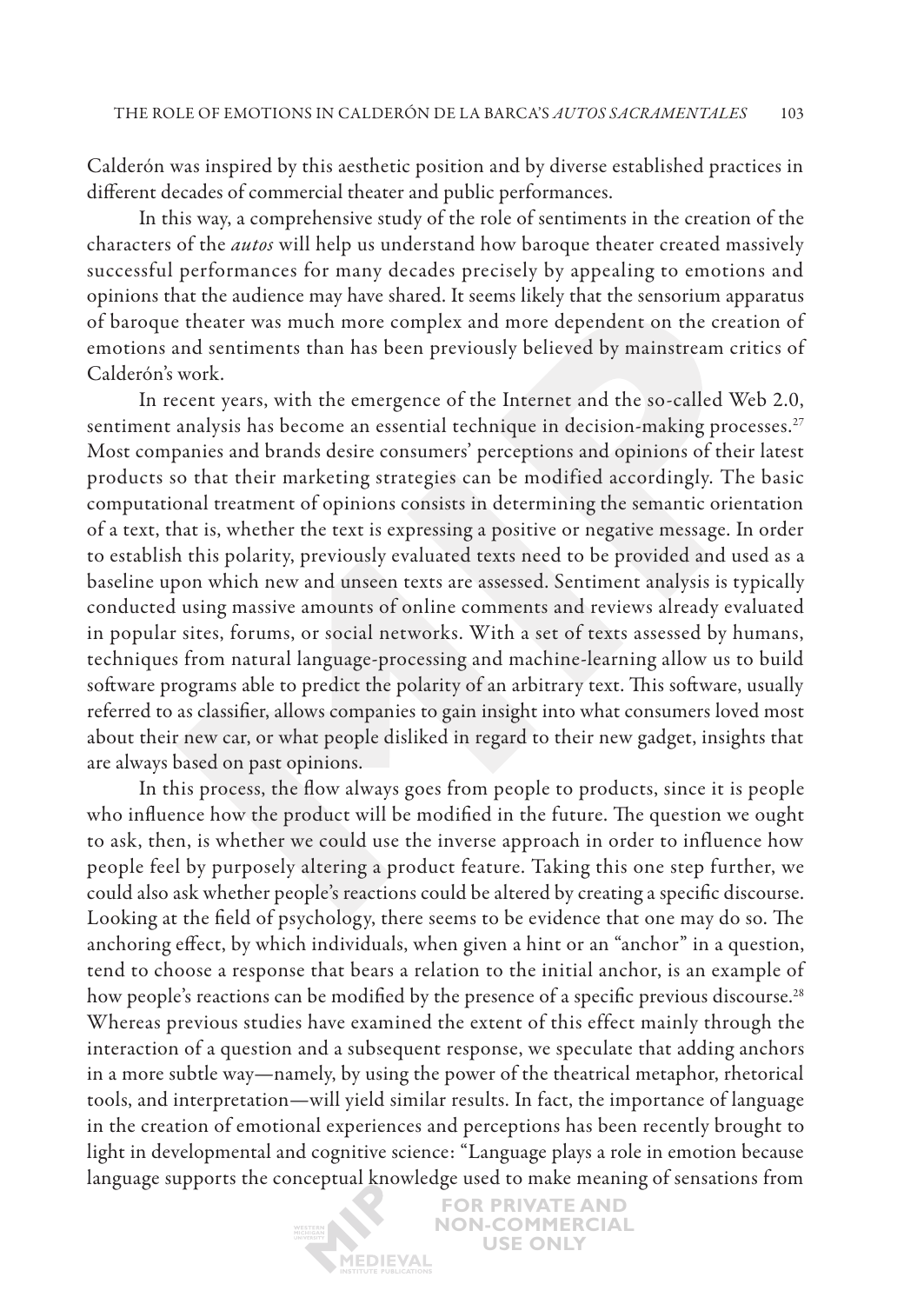the body and world in a given context."29 This notion of language as the "glue" that binds concepts to embodied experiences allowed Calderón to shape the processing of sensory information to create emotional experiences and perceptions.

If this is so, we would be able to understand why Maravall oscillates in his theory between two sets of ideas that are apparently contradictory. On the one hand, he defines baroque culture as a culture that is focused on the control of the masses. On the other hand, he refers to certain mechanisms of play and baroque work creation that appeal fundamentally to the *individual* emotions of spectators. But if we accept that the mass nature of baroque theater makes the dispersion of ideological and religious information more efficient, and that this dispersion makes use of mechanisms such as the provocation of emotional responses by means of the careful construction of the dramatic discourse, both parts of the Maravallian theory could be harmonized. In addition, we would have a more nuanced explanation of the affects that target the masses, and those affects that target the emotional individuality of the urban spectators from different social classes. Thus, we hypothesize that this tension has been extensively used by authors of plays of all times. Specifically, we believe that Calderón de la Barca voluntarily used illusion as a sophistry to spread subliminal messages to his audience as a way of having them empathize with characters in his plays.

Additionally, the introduction of the printing press in Spain, which brought with it the first mass media methods of the dissemination of information in the seventeenth century, also played an important role in the space occupied by Calderón in the machinery of sentiment-creation in baroque Spain. There is evidence to suggest that as the coverage of an issue in the media increases, the more accessible it will remain in the audience's memories.30 Despite the increased influence of the printing press in baroque Spain, it is unlikely that gazette editors at the time knew about the effect known as the accessibility bias, yet personalities including Juan de Austria—King Charles II of Spain's favorite commanded the creation of a gazette to promote his popularity. It would take at least another hundred years for the newspaper to become popular among the lower class, with the appearance of almanacs and signs. During this time the *corrales* filled the absence of an affordable medium ready to be consumed by a mostly illiterate population. Therefore, we propose that Calderón was one of the several successful subtle and elegant mass influencers of his time. We hypothesize that, through his works and their representations, Calderón had an influential effect on his audience similar to that of mass media today.<sup>31</sup>

In order to demonstrate how Calderón tried to influence his audience's reactions through his discourse, we based our study on the characters created by him in his *autos* as characterized by the *Diccionario de los autos sacramentales de Calderón* (*Dictionary of the Autos Sacramentales by Calderón*), first published in 2000 by Ignacio Arellano, which is, to this day, the most exhaustive and extensive account of the *autos*. We used the speeches of the characters as inputs for an automatic classifier previously built upon averaged real evaluations of all the sentences in ten of the *autos*. 32

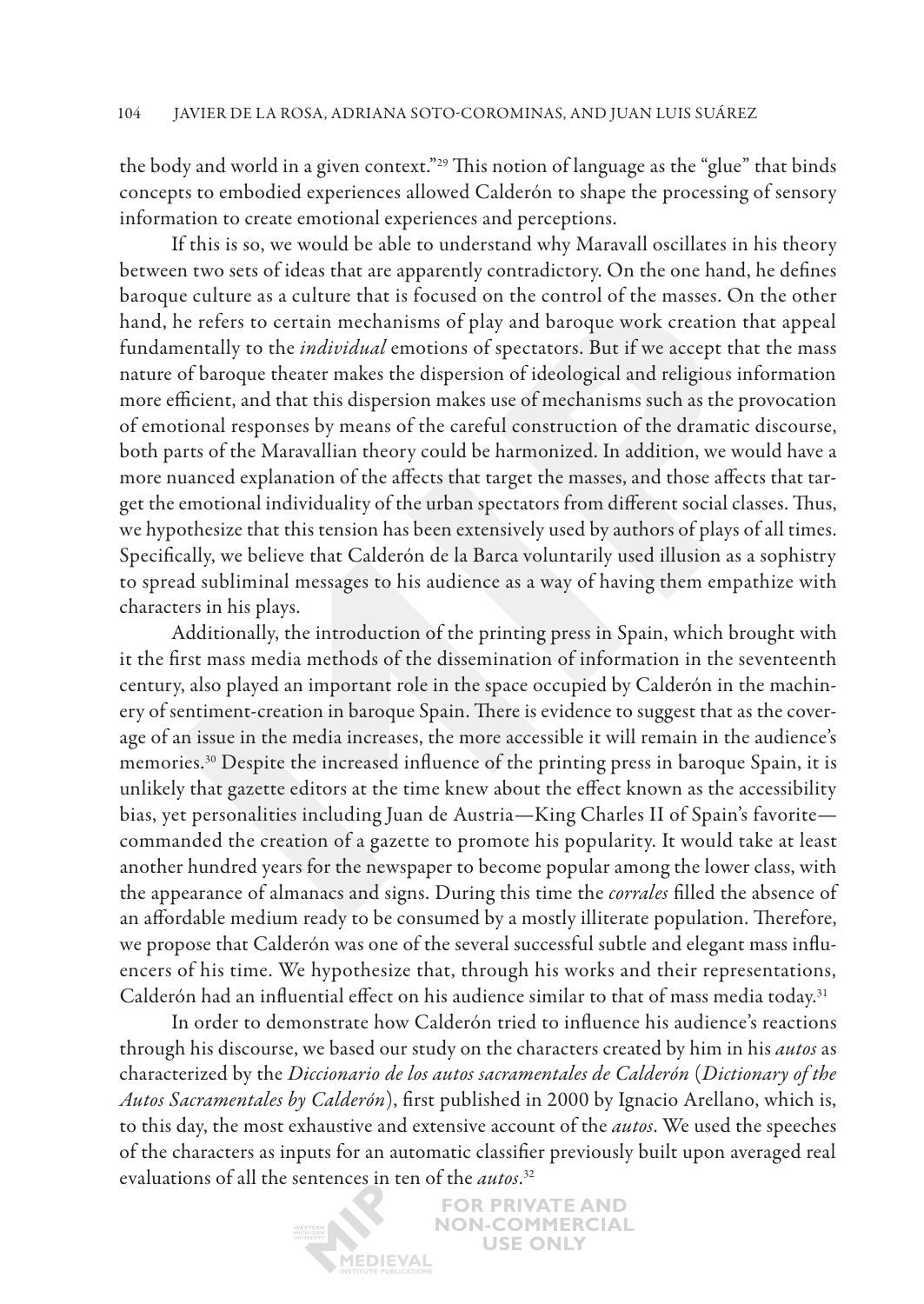## Methodology

Our dataset is composed of seventy-three of Calderón's plays included in the collection of *autos* edited by GRISO at the Universidad de Navarra and Edition Reichenberger.<sup>33</sup> This collection, which started in 1992 and is close to being completed, has achieved a major undertaking by collating a set of volumes with critical editions of all the *autos* ever written by Calderón de la Barca, including those of dubious attribution.<sup>34</sup> As of now, seventy-six of the *autos* have been edited, of which only three were not included in this study since this project demanded that the *autos* had the date of composition or the date of first publication.35

In the critical editions of the *autos*, some criteria were taken into account by editors that we disregarded for the purpose of our analysis. The first measure we took was to accept all the added omissions as part of the original text. For example, take the phrase [*Nembrot y Salvajes*]. The use of square brackets means that the text was originally missing and was later added by the editor. For our study, the phrase simply becomes *Nembrot y Salvajes*, as if it were part of the original text. We also decided to ignore all text that is not part of the speech of a character. This includes the omnipresent introduction of *chirimías* ("shawms") and all the stage directions given by Calderón, such as where the character must go or to whom they must talk.<sup>36</sup> Normalization of the names of characters was another necessary step, so that, for example, the three variations of Melchizedek written in the plays as *Melquisedec*, *Melquisedech*, and *Melchisedec*—could be treated as just one in our analysis. Unfortunately, this process was less straightforward in other cases, as in the case of *Primer Adán* ("first Adam") and *Segundo Adán* ("second Adam"). As the purpose of our study was to identify how various characters' speeches are perceived, we merged both Adams together despite their obvious different conceptions, thus creating a unique *Adán* that would subsequently be included in a bigger category of characters.37 Furthermore, speeches made by more than one character at the same time were unified under the term *Varios* ("several"), which is a grouping of characters that does not appear *per se* in the *autos*. It is important to note that *Varios* should not be confused with *Todos* ("everyone"), *Toda la Música* ("all the music"), or any other variant, as these groupings of characters keep their original name in Calderón's text and in our analysis. Finally, the verses that make up the speech of each character were put together and then split into sentences and words using Punkt tokenizer for Spanish, a tool that is included in the software for natural language-processing toolkit (known as NLTK).38 Let us provide an example of the conversion of Calderón's texts into tables. We start with a speech given by Noah in the play *La torre de Bablionia* (*The Tower of Babylon*), 1675:

> **FOR PRIVATE AND NON-COMMERCIAL USE ONLY**

NOAH: Sovereign paranymph, faithful entrusted to your word, I depart where with constant faith

**ÍEDIEVAL**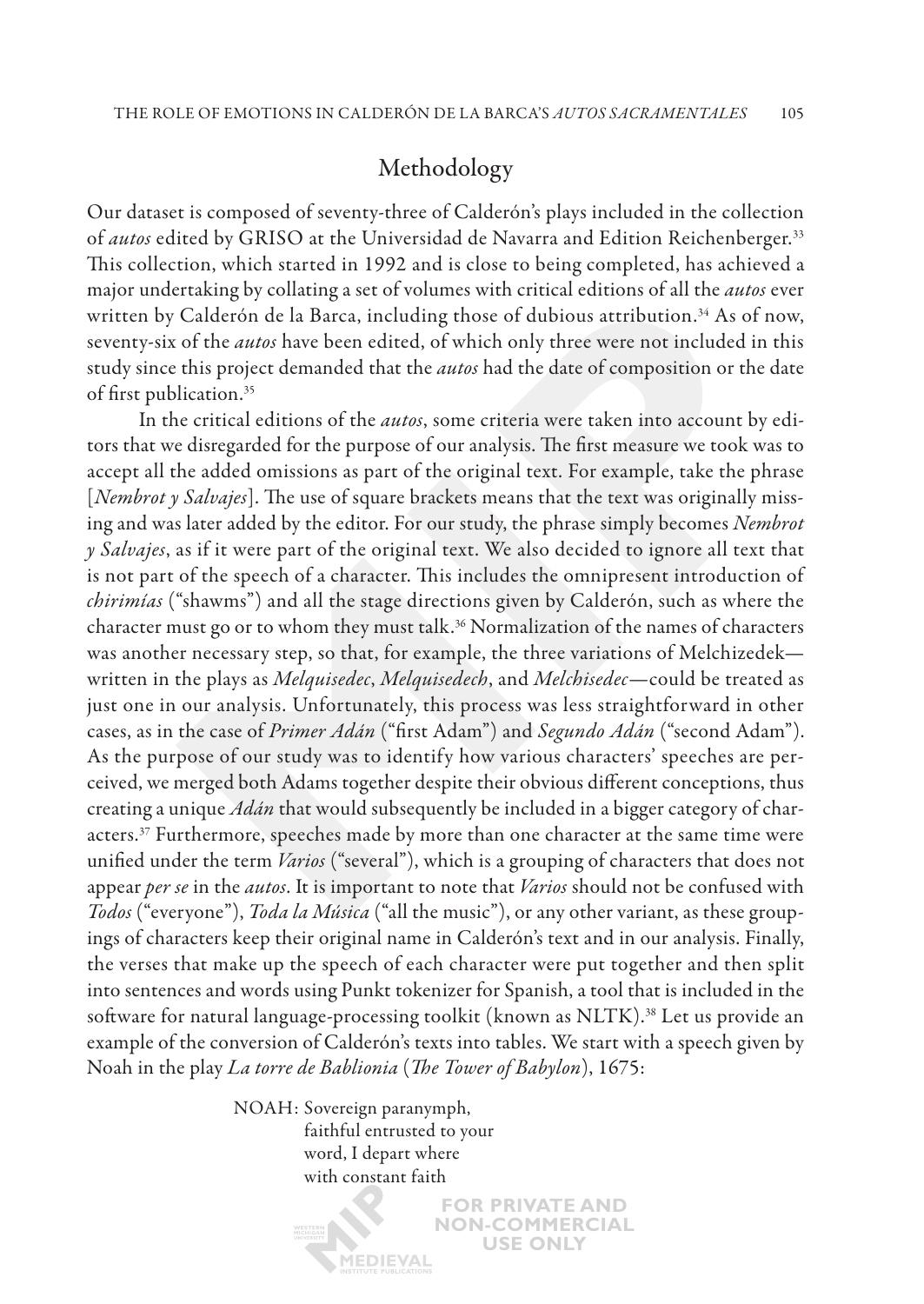I will always be waiting for the day when I return to see again the innumerable family of the sons of Noah. Because you command I leave, if your feet I don't kiss it's because I do not deserve to touch the sandals of your feet. *He leaves*. (ll. 579–90).39

This excerpt is then split into sentences and converted into tabular data (see table 5.1).

| Code           | Title                    | Year | Character Start End |     |     | Speech                                                                                                                                                                                                                  | Words |
|----------------|--------------------------|------|---------------------|-----|-----|-------------------------------------------------------------------------------------------------------------------------------------------------------------------------------------------------------------------------|-------|
| T <sub>B</sub> | La torre de<br>Babilonia | 1673 | Noah                | 579 | 586 | Auditorium sovereign, faithful entrus<br>ted to your word, I depart where with<br>constant faith I will always be waiting<br>for the day when I return to see again<br>the innumerable families of the sons of<br>Noah. | 35    |
| T <sub>B</sub> | La torre de<br>Babilonia | 1673 | Noah                | 587 | 590 | Because you command I leave, if your<br>feet I don't kiss it's because I do not<br>deserve to touch the sandals of your<br>feet.                                                                                        | 20    |

Table 5.1. "Noah" excerpt now split into sentences and converted into tabular data.

Once the texts had been converted into tabular data, we started the creation of a sentimentclassifier in order to apply sentiment analysis to the texts. Sentiment analysis can be defined as the task of classifying the sentiment expressed in, or perceived from, a medium. The types of materials that undergo sentiment analysis are typically user-generated content, such as texts extracted from social networks or review sites. For these cases, which present a lot of texts to be handled at the same time, an automated approach to classifying is much more desirable. Binary classification of texts has existed in machine learning for a long time, and current implementations of automatic classifiers are based on early work by Peter Turney and Bo Pang, whose main goal was to identify the polarity, whether positive or negative, of product or movie reviews found on various consumer-oriented websites.<sup>40</sup> Although their methodology was applicable to our project, for two main reasons we were forced to build our own annotated corpus that would let us create a domain-specific classifier. First, there is a clear difference in complexity between product reviews and seventeenthcentury Spanish Golden Age theater. Second, there is a lack of annotated corpora available for sentiment analysis of theater from this period. Creating our own annotated corpus allowed us then to apply Turney and Pang's methodology effectively.

> **FOR PRIVATE AND NON-COMMERCIAL USE ONLY İEDIEVAL**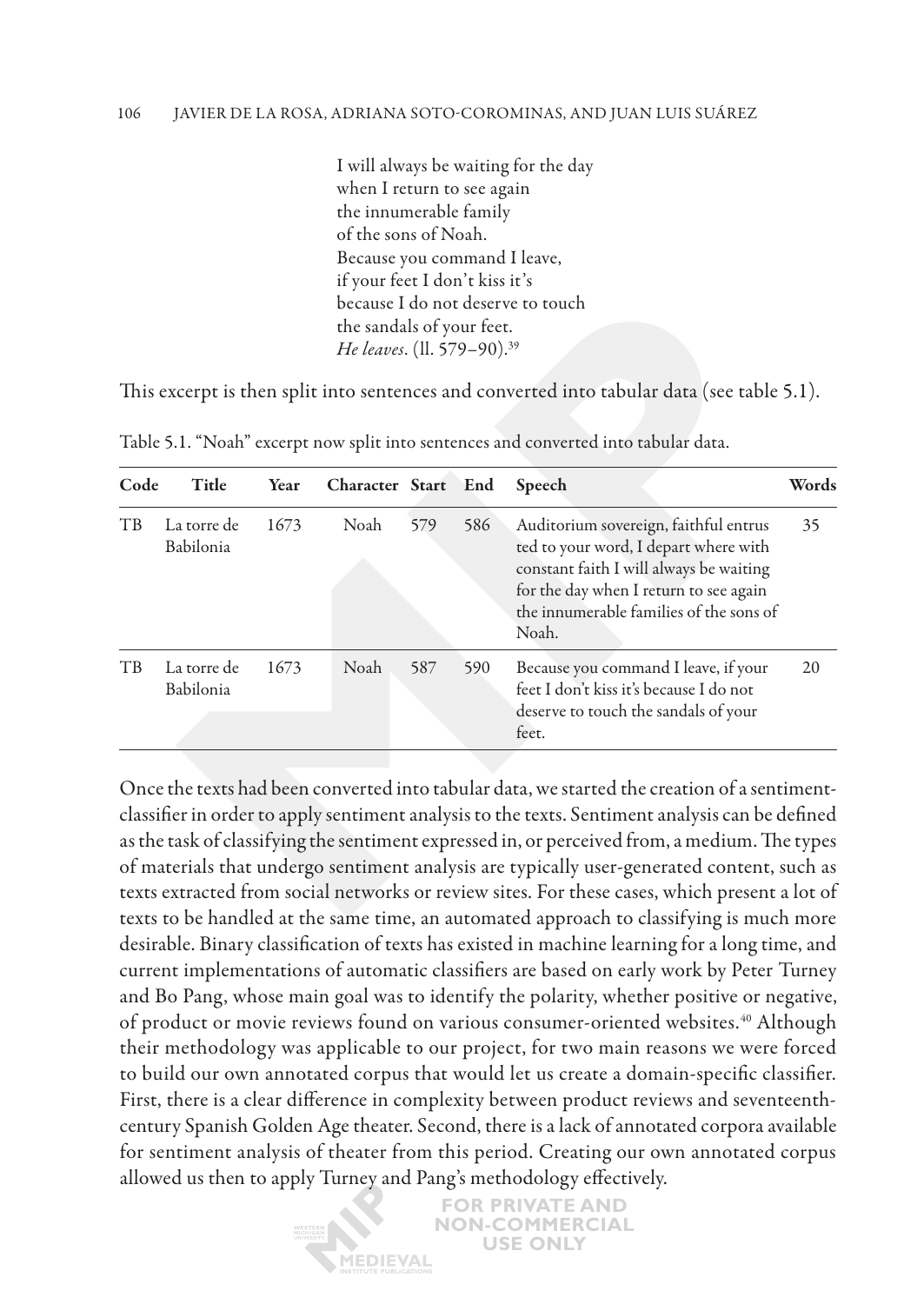From the aforementioned set of *autos*, we randomly selected ten to be used as a "training set" for the rest of the *autos*. These *autos* are as follows: *El cubo de la Almudena* (*Almudena's pail*); *La humildad coronada de las plantas* (*The Crowned Humility of Plants*); *La hidalga del valle* (*The Noblewoman of the Valley*); *El lirio y la azucena* (*The Iris and the Lily*); *Llamados y escogidos* (*Called Ones and Chosen Ones*); *El árbol del mejor fruto* (*The Tree of the Best Fruit*); *No hay más fortuna que Dios* (*No More Fortune Than God*); *El orden de Melchisedech* (*Melchizedek's Order*); *Quién hallará mujer fuerte* (*Who Will Find Strong Women*); and *El socorro general* (*The General Relief*).<sup>41</sup> We then extracted the different sentences—more than 5000—and fed two different crowd-sourcing systems with them. The first system was our own deployment of the open-source Python-based PyBossa, which asked seven subject participants to read and assess the sentiment associated with the given sentences by using a discrete scale ranging from –2 to 2, until a redundancy of 3 evaluations per sentence was achieved.<sup>42</sup> These participants were educated adults, between the ages of eighteen and thirty, who completed the task for economic compensation.43 The second system was the Amazon Mechanical Turk, where three different subjects, who also shared the profile of our PyBossa participants, assessed all the sentences.<sup>44</sup> In this case, however, we were not able to define the scale and finished with a gradation from  $-1$  to 1 and also a redundancy of 3.<sup>45</sup> In other words, we gauged positive and negative responses, including scales of intensity in each, which relate to emotional responses and that can serve as proxies of the emotional responses of Calderón's audiences to the characters represented in the *autos*. The results derived from this study were used to build the database from which the classifier was later on developed.

After normalizing the different scales and averaging per sentence evaluation, we assigned the tag "pos" for values greater than 0; "neg" for less than 0; and then rejected the rest since we are not interested in neutral evaluations. In order to create a binary classifier, which would be able to predict, given a sentence, to which class a sentence belonged—"pos" or "neg" —we used the scikit-learn library,<sup>46</sup> along with Pandas and the IPython Notebook.47 We randomly split the annotated corpus into two sets: a training set with 80 percent of the sentences, and a testing set with the remaining 20 percent. The slicing of the original corpus was later cross-validated. After trying several models, a Stochastic Gradient Descent Estimator (SDGC) with tf–idf weighting outperformed any other combination with an accuracy of 73.71 percent, precision of 75.26 percent, recall of 92.80 percent, and an unweighted F-score of 83.11 percent.<sup>48</sup> While 73.781 percent might be seen as not accurate enough, Amazon Mechanical Turk reported that humans only agree 79 percent of the time, which makes the performance of our classifier almost as accurate as that of humans.49

We ran the classifier against the rest of the sentences—more than 30,000—and calculated the probability of a sentence being classified as either "pos" or "neg." We also calculated the lexical diversity, which is defined as the number of distinct words divided by the total number of words, as well as the ratios of words per sentence and per verse, as

> **FOR PRIVATE AND NON-COMMERCIAL USE ONLY** MEDIEVAL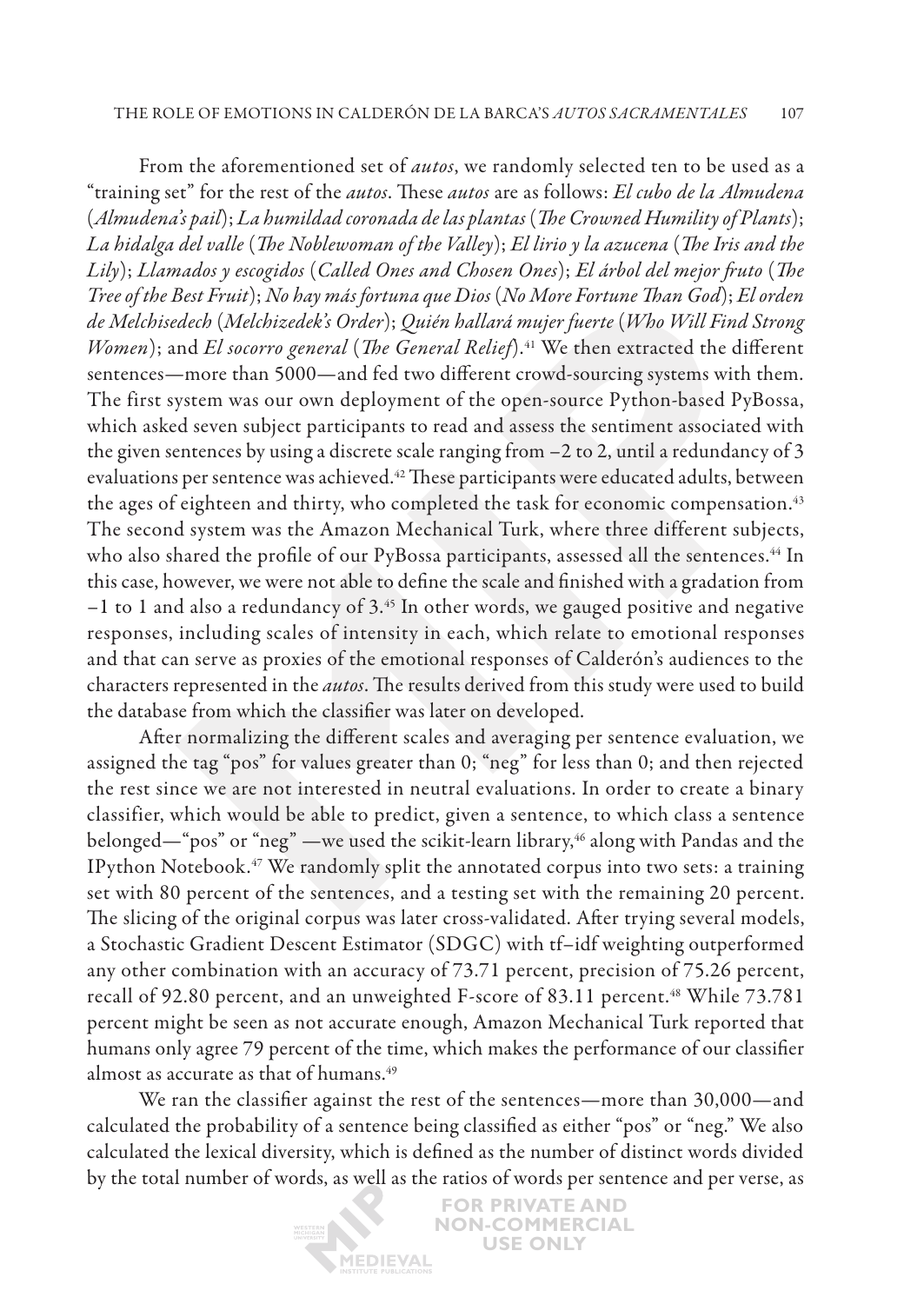the complexity of a text measured in terms of its lexicon is usually used for the assessment of the sentiment expressed. This gives us the material to assess the emotional response to Calderón's texts and, therefore, to better understand the psychological evolution of these complex—albeit allegorical—figures that make up the *autos sacramentales*.

# Typology of Characters

In baroque Spanish comedies there are several typical characters: the villain, the young lady, the gallant, the king, the joker, and all, in some occasions, are used in the *autos*. When they are present in the *autos*, the allegorical side of the characters is wrapped up around these archetypes. For example, the young lady can also represent Beauty or the vice of Luxury, depending on the work, whereas the old man could also be playing the figure of the Author. Given the hundreds of plays composed for the stage during the Spanish Golden Age—critics estimate that Lope alone wrote around 500 plays—and the development of an appreciation of this theater by the public, it is reasonable to assume that the public had certain expectations regarding the range of behaviors and emotions embodied by specific types of characters. At the same time, there is a level of ambiguity built into the poetics of Spanish baroque theater, as the model popularized by Lope in his *Arte nuevo* proclaimed the need to mix the comic and the tragic, and to make hybrids a resource to surprise and impact the public.

Some characters in the *autos* may seem to fall into recognizable types that could engage with specific emotional responses, as in the case of villains or heroes. Since there is no complete dictionary of the characters in the *autos*, an important part of our approach was to classify characters into different groups to locate the defining features of each. There has been previous research on some of Calderón's characters—either regarding specific plays or in a more general sense—but none that we are aware of has tried to classify all the characters into categories and analyze the positiveness of each group.<sup>50</sup> In this context, "positive" means that the sentences of the characters of a category have been classified as positive by our classifier, and therefore a human reader would likely assess those sentences as expressing a positive sentiment. This classification operates the same in regard to "negativeness." We propose the following, and not mutually exclusive, types of characters, and let the analysis of the text decide how the characters can be classified. With this classification, we attempted to dispose of as much subjectivity as possible in order to avoid entering into the hermeneutics of Calderón's creations.

1. *Gender*. Guessing the sex of a character was evident sometimes, but at other times the sex could be deceptive. Characters such as *Aarón*, *Adán*, *el Rey* ("the King"), or *Isaías* are undoubtedly male. Incidentally, allseven deadly sins, usually perceived as negative, are feminine characters. As suggested by James Maraniss, this could have more to do with the Spanish language itself or even a Christian tradition than a

**ÍEDIEVAL** 

**FOR PRIVATE AND NON-COMMERCIAL USE ONLY**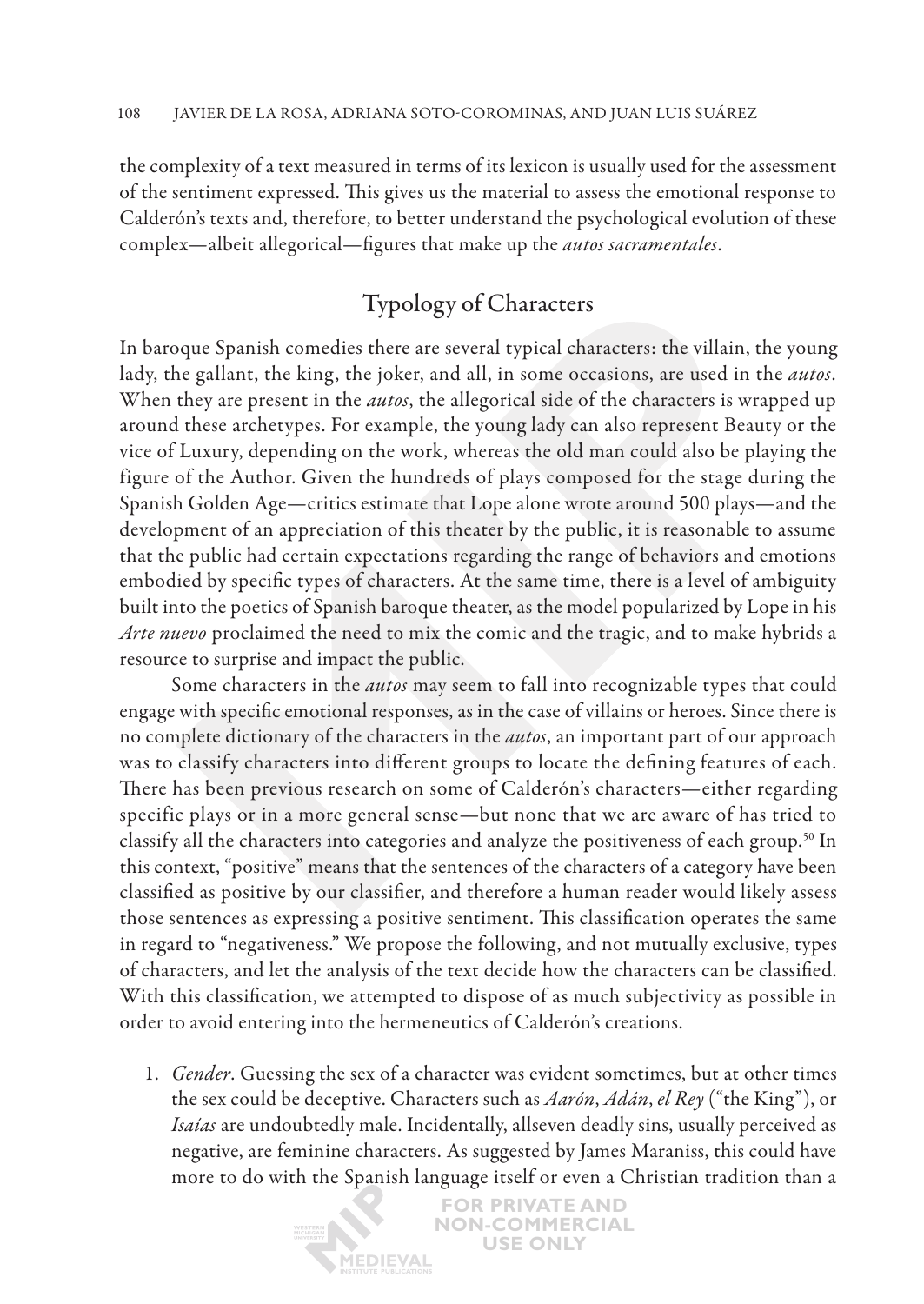deliberate action on the part of Calderón, although this pairing of the feminine with sin still "suits Calderón's thought well enough."51 Therefore, when the sex of the character was not disclosed in the text, we proceeded in two different steps. To start with, if the character's name coincided with a common noun of Spanish, such as *voz* ("voice"), which is a feminine noun, we used the gender of the noun to tag the character as either male or female.If, on the other hand, the gender of the character could not be deduced from other accounts, such as historical or biblical, and the name was not an existing noun in Spanish, we used the gender of modifying articles and adjectives to assign a masculine or feminine gender to the character. This was the case of *Amalec*, who could be a biblical figure, or the representation of a tribe, or signify a place. In this case, we classified this character as masculine because of the expression *Amalec valeroso* ("brave Amalec"), where the adjective is overtly masculine.

- 2. *(Existential) Plane*. This category covers the following cases in order of precedence: biblical characters such as *Saulo* ("Saint Paul"); theological abstractions like *Penitencia* ("penance"); allegorical incarnations, as in *los Cinco Sentidos* ("the Five Senses"); mythological beings such as *Andrómeda* ("Andromeda"); historical figures such as *Almanzor* (the *de facto* ruler of al-Andalus in the late tenth to early eleventh centuries); or just people, real or fictional, in supporting roles, like *Soldado* ("soldier") or *Criado* ("servant"). *Gedeón*, an actual historical warrior and biblical judge, is annotated only as a biblical character because his biblical role has precedence over his historical one.
- 3. *Sphere*. This category encapsulates the social sphere with which the character is normally associated. As an example, *el Rey* is almost always linked to nobility, unlike the *Segador* ("reaper"), who is usually related to laymen, or *el Sacerdote* ("priest"), who is bound to clergy. With this classification we avoid the questionable class distinctions between "high" and "low" characters and, at the same time, we come closer to a more sociological approach that goes beyond the traditional types normally described in the manuals of literary history. As proposed by Maravall, a realistic social distribution adds an "objective" sociological dimension based on the principles of identity, totality, and opposition which are expressed not in individual opinions, but in the collective action of the members of a specific sphere.52 Although this seems to fit well with some of the characters in the *autos*, others would not play a role in society as we usually understand it nowadays, despite the fact that the role may be of vital importance in the allegorical world of Calderón. Examples of these characters are saints or allusions to Jesus Christ (classified as supernatural), and concepts of moral or psychological dimensions, such as *Entendimiento* ("understanding"), *Justicia* ("justice"), or *Razón* ("reasoning").

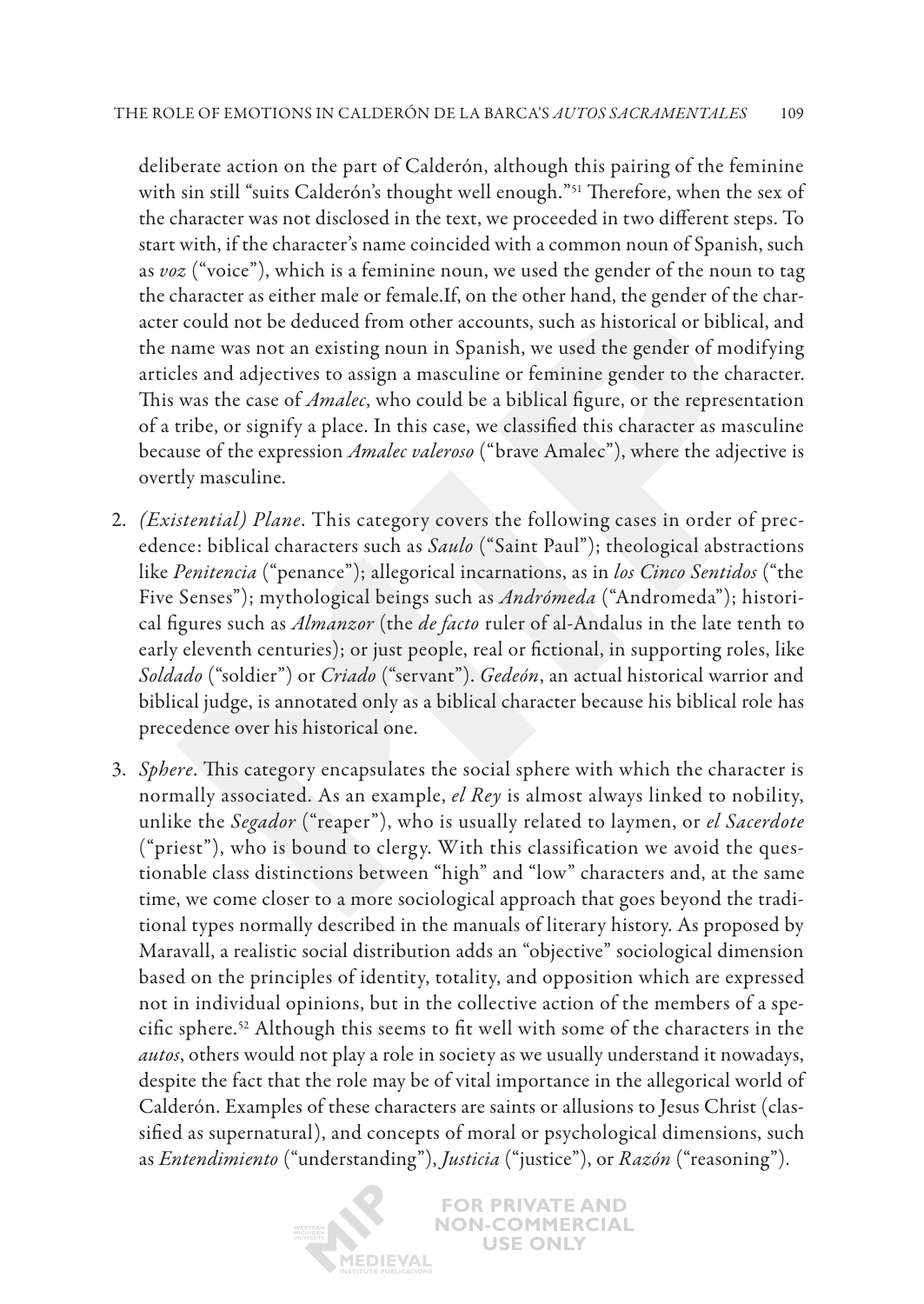### 110 Javier de la Rosa, Adriana Soto-Corominas , and Juan Luis Suárez

4. *Role*. Occasionally, Calderón gave additional information about the characters, either in the text or at the beginning of the play in the *Personas* ("characters") section. Different values such as villain, gallant, shepherd, wise man, gypsy, or priest are included in this category. It was also very common that some characters, biblical or historical, were intended to be played as themselves.

We could have created a typology as exhaustive as we would have wanted by, for example, splitting the social sphere to also cover the supposed addressee in the real world of each character's speeches, or by differentiating their existential planes to include virtual artifacts, as in *Labranza* ("farming"), or physical ones, as in *Esqueleto* ("skull").53 However, such is the complexity of Calderón's creations that such fine-grained categorizations would end up having almost as many sections as there are characters, thus becoming a pointless classification. In addition, it would rely too much on the interpretation of the texts, losing all traces of our first-intended objectivity. The categories we proposed are nuanced enough to differentiate almost each one of the characters: for example, *Levita* is classified as a feminine character, in an allegorical plane of existence, member of the clergy, and playing the role of a priest in the *auto*. No other character in the *autos* shares the same classification.

# Quantitative Analysis of *Autos*

We analyzed more than 430 characters, whose combined discourses produced around 613,000 words distributed across 140,000 verses and 37,000 sentences.54 The longest *auto* is *El convite general* (*The General Reception*), with 3249 verses, followed by *La nave del mercader* (*The Merchant's Ship*); *La viña del Señor* (*The Lord's Vineyard*); *El cordero de Isaías* (*The Lamb of Isaiah*); and *El día mayor de los días* (*The Greatest Day of the Days*). At the bottomof the list we find *El primer blasón del Austria* (*The First Blazon of the Austria*)



Figure 5.1. Lexical diversity of *autos* over time. This graph illustrates the lexical diversity of the *autos* sorted by year.

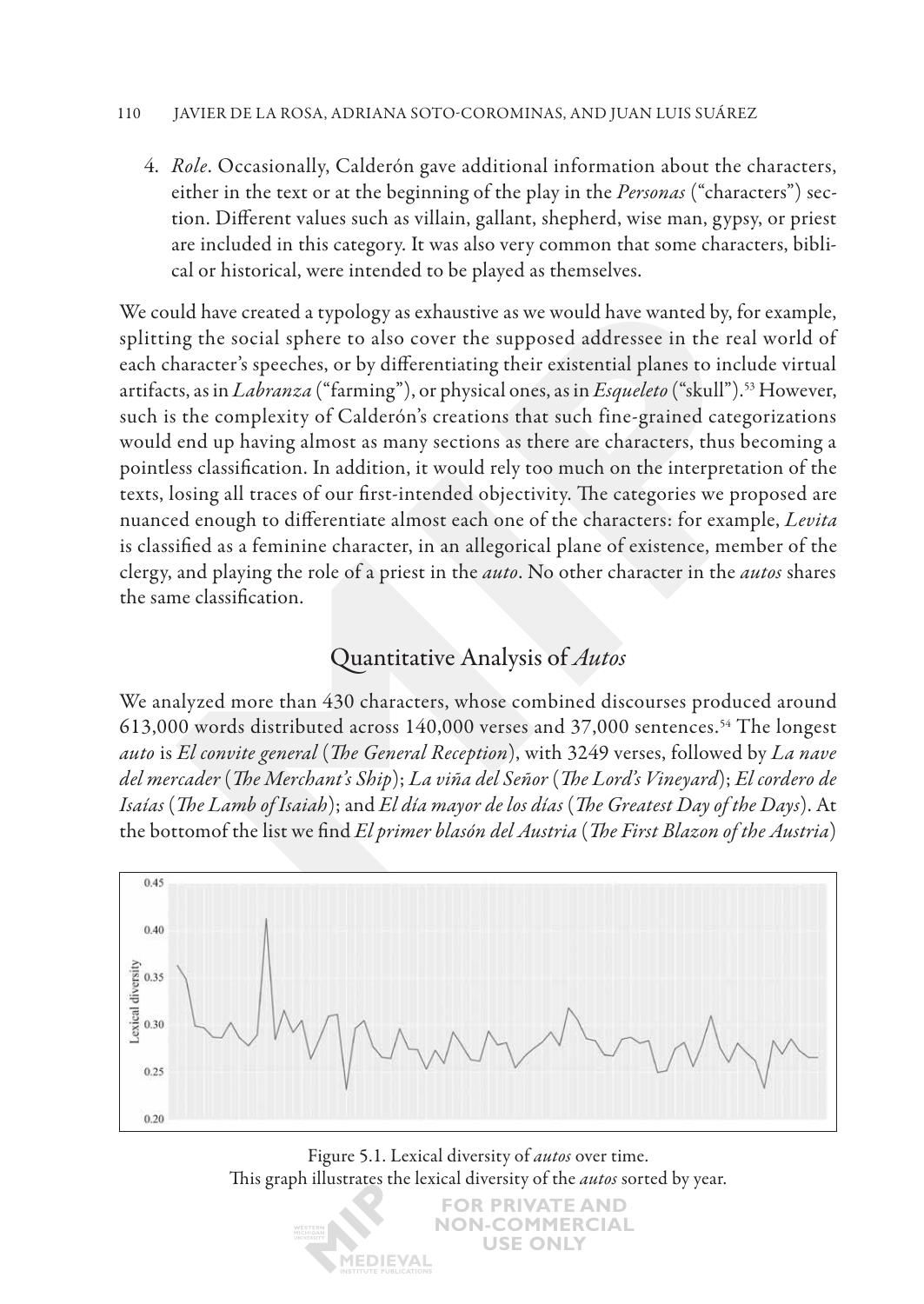

Figure 5.2. Lexical diversity over time. Lexical diversity of *autos* averaged by year.

as the shortest, and above it *El divino Jasón* (*The Divine Jason*); *El gran duque de Gandía* (*The Grand Duke of Gandía*); *La iglesia sitiada* (*The Besieged Church*); and *Los encantos de la culpa* (*The Charms of Guilt*). Regarding the complexity of the plays, figure 5.1 shows their lexical diversity, sorted by year and ranging from 0 for texts with no unique words, to 1 for texts that never repeat a single word. The *autos La vide es sueño* (*Life is a Dream*) and *El divino Jasón* are ranked as the most lexically diverse, whereas *El convite general* and *El día mayor de los días* are ranked as the least.

However, what is particularly important to notice is the fluctuation of lexical diversity as time progresses. This tendency still holds when grouping the *autos* by year, as shown in figure 5.2. There seems to be no historical reasons for this and we cannot help but wonder whether this is a deliberate ploy by Calderón, or just mere coincidence.

Given the fact that almost nothing is accidental in his work, and that the diversity of a play is a measure of its richness, we hypothesize that Calderón was adjusting the



Figure 5.3. Verse–sentence ratio of *autos* over time. Number of verses per sentence in *autos* sorted by year.

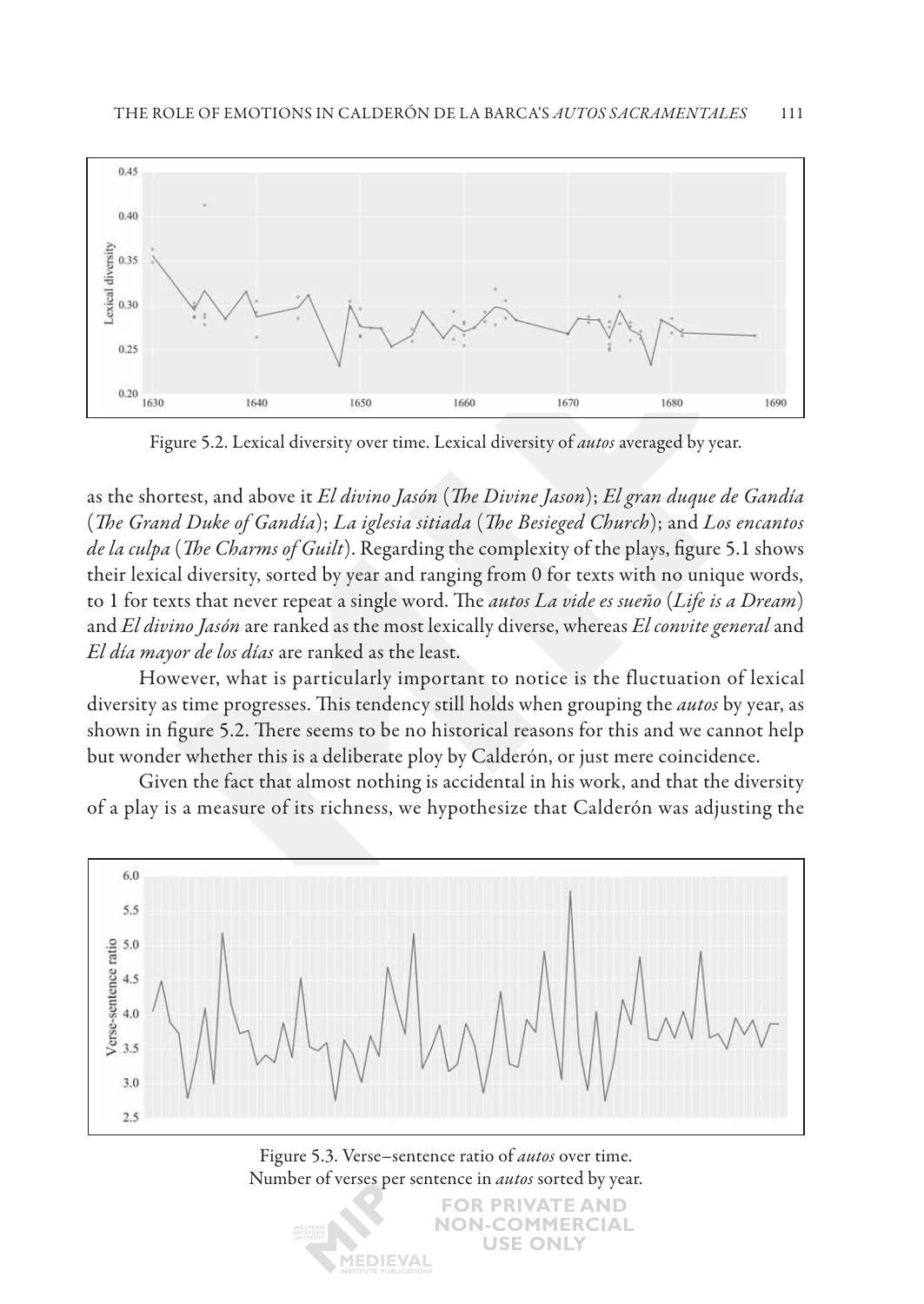

Figure 5.4. Verse–sentence ratio over time. Average number of verses per sentence grouped by year.

complexity of his texts according to their audience. To further demonstrate this, we use a rough approximation of complexity: the ratio between the number of verses divided by the number of sentences. Longer sentences are split among many verses, thus making their meaning more difficult for the audience to grasp. Figures 5.3 and 5.4 show consistency with this result, although correlation is only significant between averaged values of lexical diversity and verse–sentence ratio, both grouped by year (Pearson coefficient of 0.73, p-value < 0.01). Results are very similar for word–sentence ratio, and distributions are practically the same in both ratios (Pearson 0.97, p-value < 0.01).

Furthermore, the length of the *autos* grouped by year is also inversely correlated with both verse–sentence ratio (Pearson –0.80, p-value < 0.01) and diversity (Pearson –0.90, p-value < 0.01). In line with our intuitions, the longer the play, the less diverse and lower the number of verses per sentence. This could be a generalizable result or a clue about who was the intended audience of each play. However, the only relation between sentiments and the length of a play is a weak correlation with respect to the probability of a sentence being positive—the probability of a sentence being negative is just the opposite case—and averaged by *auto* (Pearson 0.46, p-value < 0.01) (see figure 5.5).

This fact adds to our previous result about the length of *autos*: the longer the *auto*, the more positive the overall sentiment classification of the play by our algorithm, which suggests that different *autos* were conceived with different emphasis for different audiences. Long, rich, and positive plays, possibly with more complex subtexts and deeper meanings, could have been primarily intended for nobles and well-educated people. Short, plain, and negative *autos* were presumably addressed to the less-educated sector of the population. Examples of the former include *El convite general*, or *Lo que va del hombre a Dios* (*So Far this Man to God*). Examples of the latter include *Los encantos de la culpa and Los misterios de la misa* (*The Mysteries of the Mass*). To further support this

> **FOR PRIVATE AND NON-COMMERCIAL USE ONLY** *IEDIEVAL*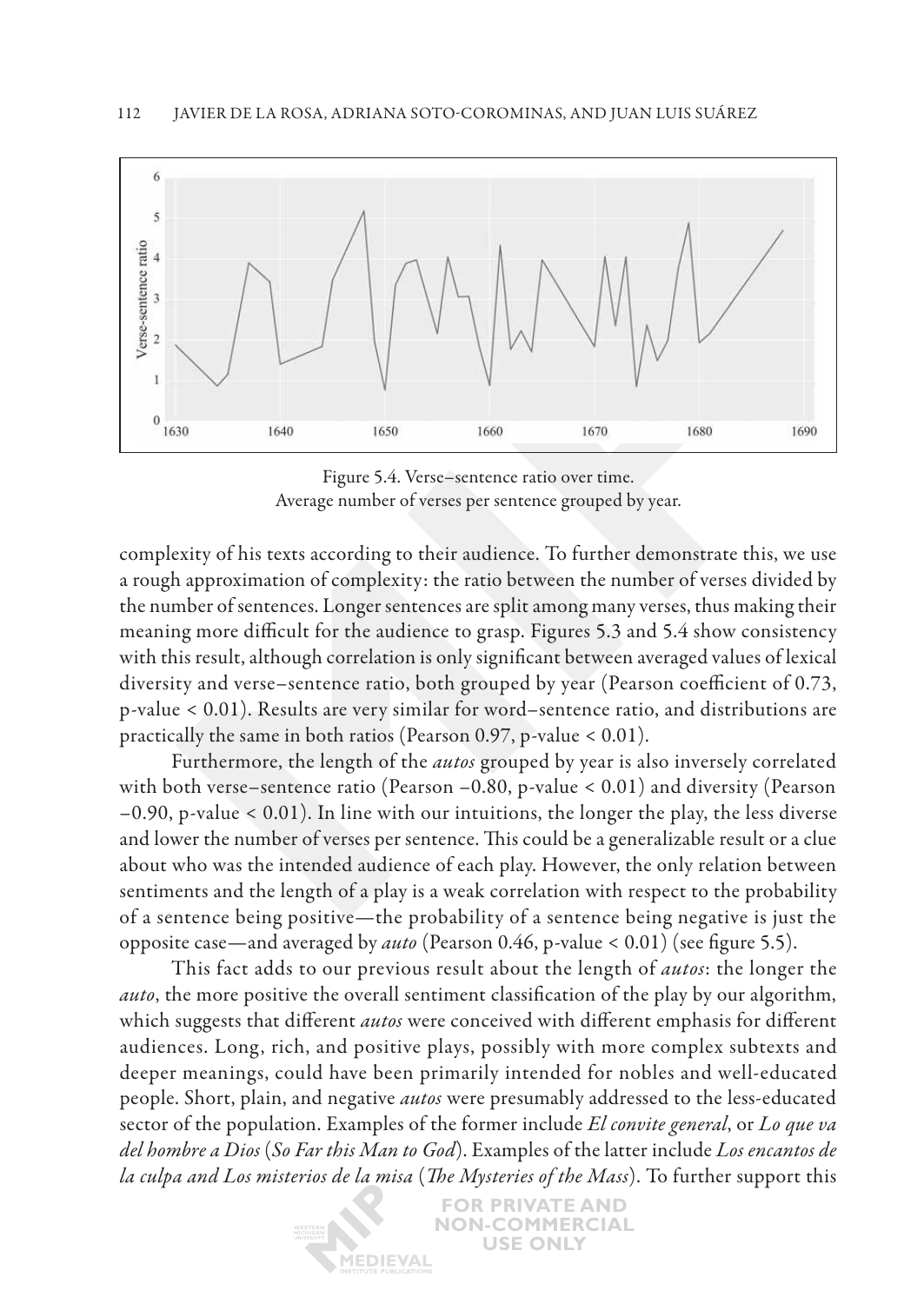

idea, we resorted to our typology of characters, and discovered that shorter plays usually have more representation of characters in the social sphere of the laymen. In particular, we found that in the ten shortest *autos*, the number of verses of characters in the laymen category outnumbered those in clergy by an average factor of twelve, those in nobility by seven, and those in supernatural by four.

These are the first pieces of evidence of Calderón's attempts to empathize with his audience. Not only that, but these results also show a conscious effort from Calderón to engage in emotionally different ways with diverse audiences. This is to say, if the shorter *autos* show a tendency towards low-social class characters and, in addition, these plays often communicate a negative message, we could hypothesize that such negativity outlines a feeling of fear that would drive these social classes to assent to their sociopolitical condition without questioning the social and economic *status quo*. This conservative version of the baroque has been traditionally defended by many critics, who have typically centered their arguments on the *auto El gran teatro del Mundo*. This *auto* certainly seems to support this political vision from a religious interpretation of the world: each of us has to accept the role we have been assigned in the play of life.

It should be taken into account that the vast majority of the *autos* ended up being represented in front of a diverse audience since they were meant to be shown in public celebrations on the streets of Madrid, among other cities. The fact that all sorts of audiences had access to these plays would question our hypothesis unless it were the case

> **FOR PRIVATE AND NON-COMMERCIAL USE ONLY IEDIEVAL**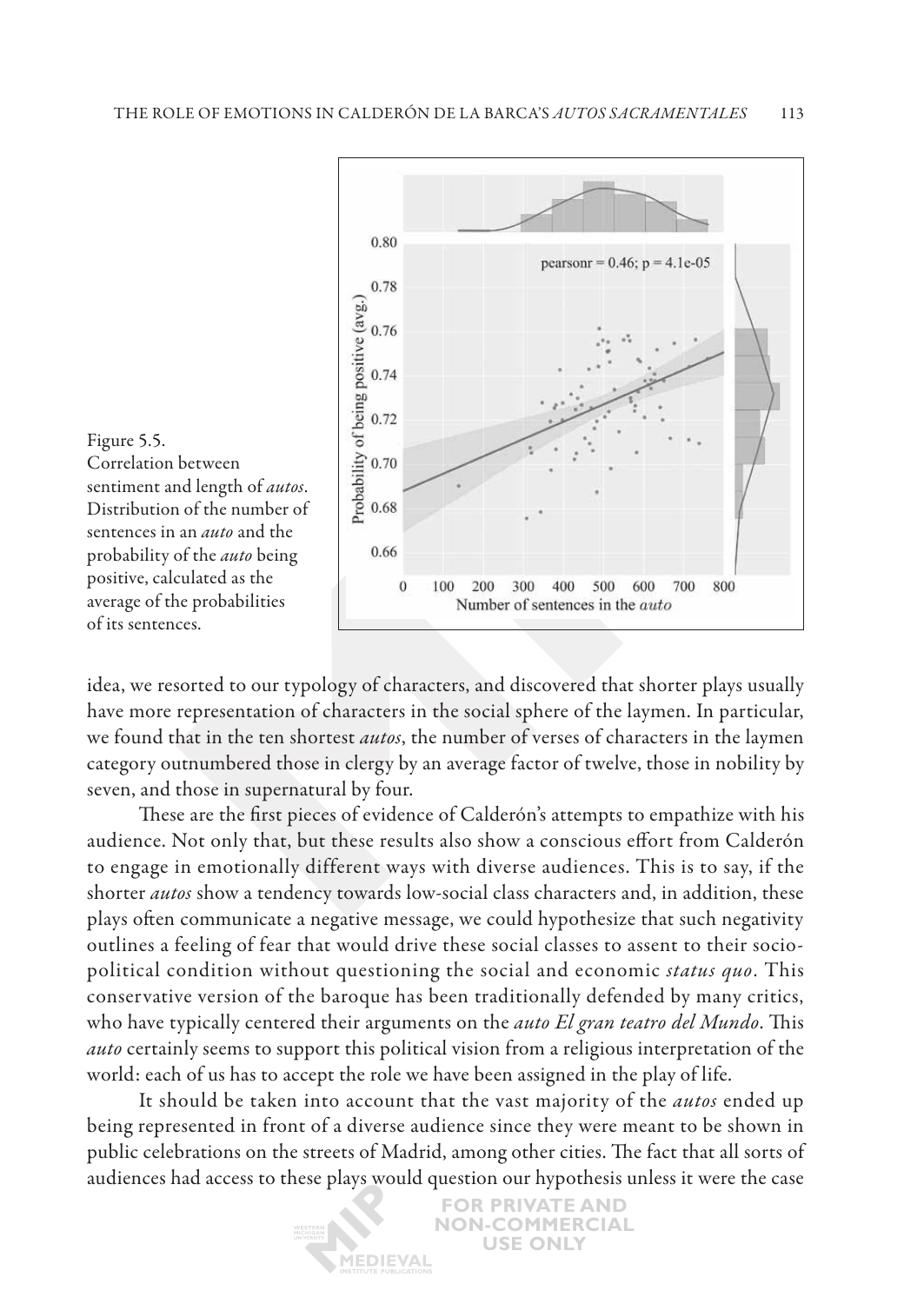that the identification of the different types of public with their social equivalents was so strong, and their sympathy for these characters so profound, that this psychological mechanism constituted a tool for Calderón to address his audiences in different ways.

Another important aspect that should be explored more carefully is the relation between longer plays and the festive nature that is typically associated with later plays, which featured more musical and mythological content. This comparison is complicated, as we do not always have specific information regarding the representations of the places and, in many cases, all we have is the dramatic text and some scattered information. We have proven that generally, the later the *autos* are composed, the longer they will be. Additionally, they will become more positive in terms of the emotions they convey. This is a direct result of the fact that later in his career, Calderón devotes more and more effort to develop works of a mythological theme that make part of the baroque total artwork that becomes the backbone of festive spectacles full of technology, special effects, and music. These are the very first works of entertainment of the early modern era. These pieces of entertainment water down the negative load of sentiments associated with earlier and more conservative plays.

In any case, these results clearly show the intention and command of Calderón over the emotional effect that his play would have on his public; his capability to regulate positiveness and negativeness of emotional messages; his choice of different social groups as the main object of his poetry; and his capability to alleviate emotionally the messages when plays become more spectacular and technologically advanced. Calderón would, therefore, be following what one of his characters says in the auto *Los encantos de la culpa*:

> Don't you see that they are Human senses and that in the end it is needed reliefs that divert them from the fatigues they were born!<sup>55</sup>

## Character Sentiments

Unfortunately, total numbers and more generalized statistics do not contribute much to the understanding of the characters or the audience's perception of them. To investigate if Calderón was actually trying to promulgate empathy for specific characters, we need to look at the prevailing sentiment of their specific interventions. Using the results provided by our classifier and the different categories with which we annotated the characters, we know that characters such as *Nacor* or *Criado* ("servant") or *Leproso* ("leper") are among those with the most positive discourse as classified by our algorithm. In contrast, the interventions by *Bernardo*, *Leví*, or *Teutónico* receive the most negative perception. Even with an impressive average probability of 98 percent of being positive, *Nacor* is not

**İEDIEVAL** 

**FOR PRIVATE AND NON-COMMERCIAL USE ONLY**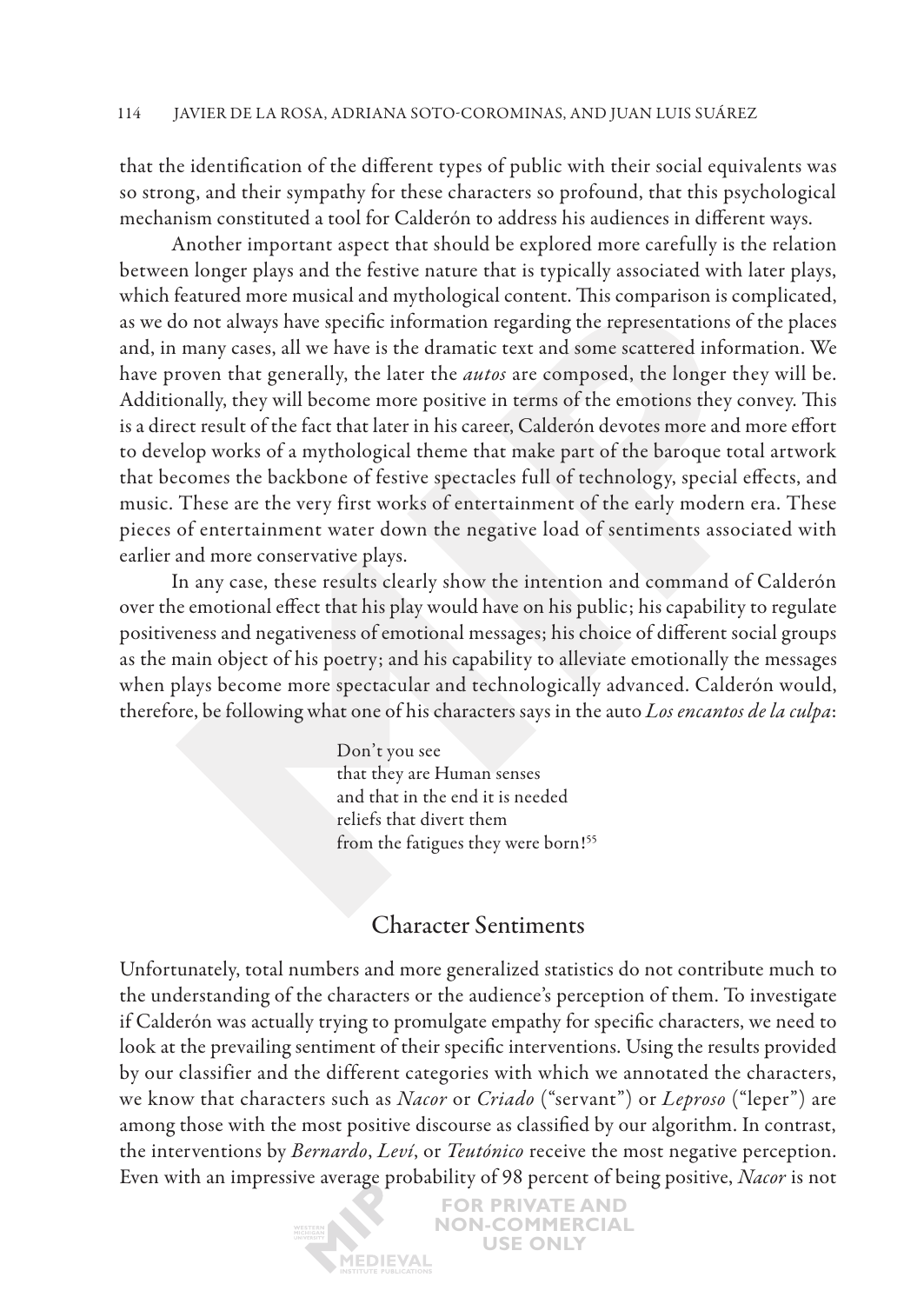

Figure 5.6. Number of characters by plane.

Total number of characters of each type in the category of existential plane.

representative, as his participation, which only takes place in the *auto El viático cordero* (*The Viatical Lamb*)barely adds up to 0.19 percent. For this reason, we ignore characters whose participation ratio is lower than 1 percent, measured as the result of dividing the number of verses of a character's interventions by the total number of verses of the play. If the character appeared in more than one play, then the ratio of participation is averaged. After excluding these, the characters with the most positive message are *Dentro* (the undetermined character used in the plays to designate that someone or some people are speaking outside the stage); *Centro* ("centre"); *Aqueronte*; *Aminta*; *Panadero* ("baker"); *Levita* ("levite"); *Labranza*; *Sísara*; and *Saúl*. On the other side, those with a more negative sentiment are *Ley* ("law"); *Melchisedech*; *Tiburtina*; *Pérsica*; *Orden Sacerdotal* ("priestly order"); *Felipe*; *Baptista*; *Templanza* ("temperance"); *Isaías*; and *Fortaleza* ("strength"). Although this seems to be a hodgepodge of characters—both males and females, in different existential planes, and playing a variety of roles—some patterns start to emerge.

As shown in figure 5.6, allegorical characters represent the majority of cases in Calderón's *autos*, followed by biblical characters, and then by the rest after a big gap. This result is in line with the notion of the *autos* serving as part of the machinery of the Catholic church that sought to spread its values by means of allegories.<sup>56</sup> Regarding our extended version of the social sphere, laymen have the highest number of characters, followed closely by nobility, theological, and moral, which supports our previous claims and the importance given to spiritual affairs (see figure 5.7). Supernatural, natural, and clerical characters then form the next step, as they seem to be less represented in the plays. Bureaucrats, places, and psychological concepts are in the lowest section the fewest number of characters.

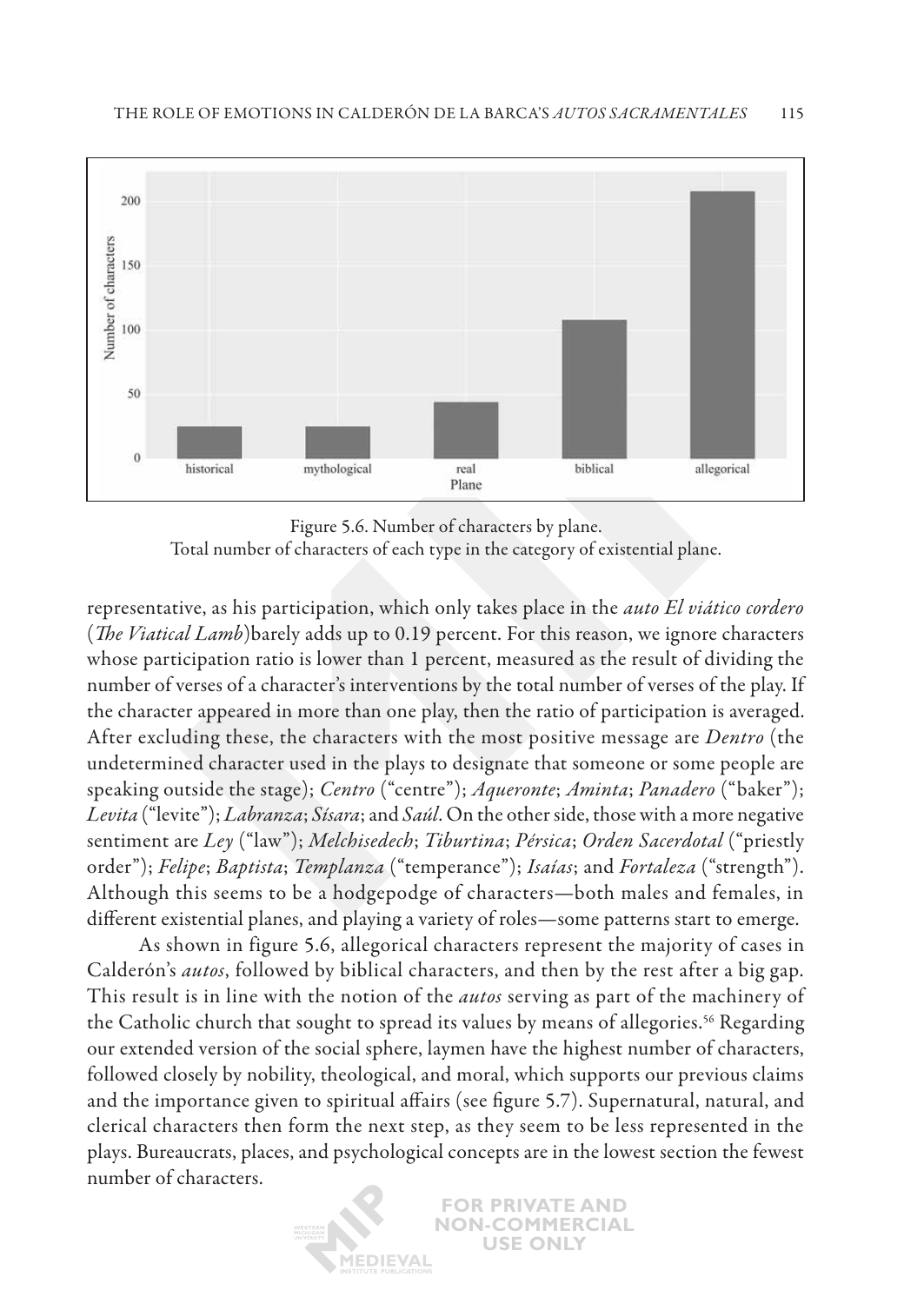

Figure 5.7. Number of characters by sphere. Total number of characters of each type in the category of the social sphere.



Figure 5.8. Probability of positive sentence by gender. Probability of a sentence being classified as positive grouped by the gender of the character.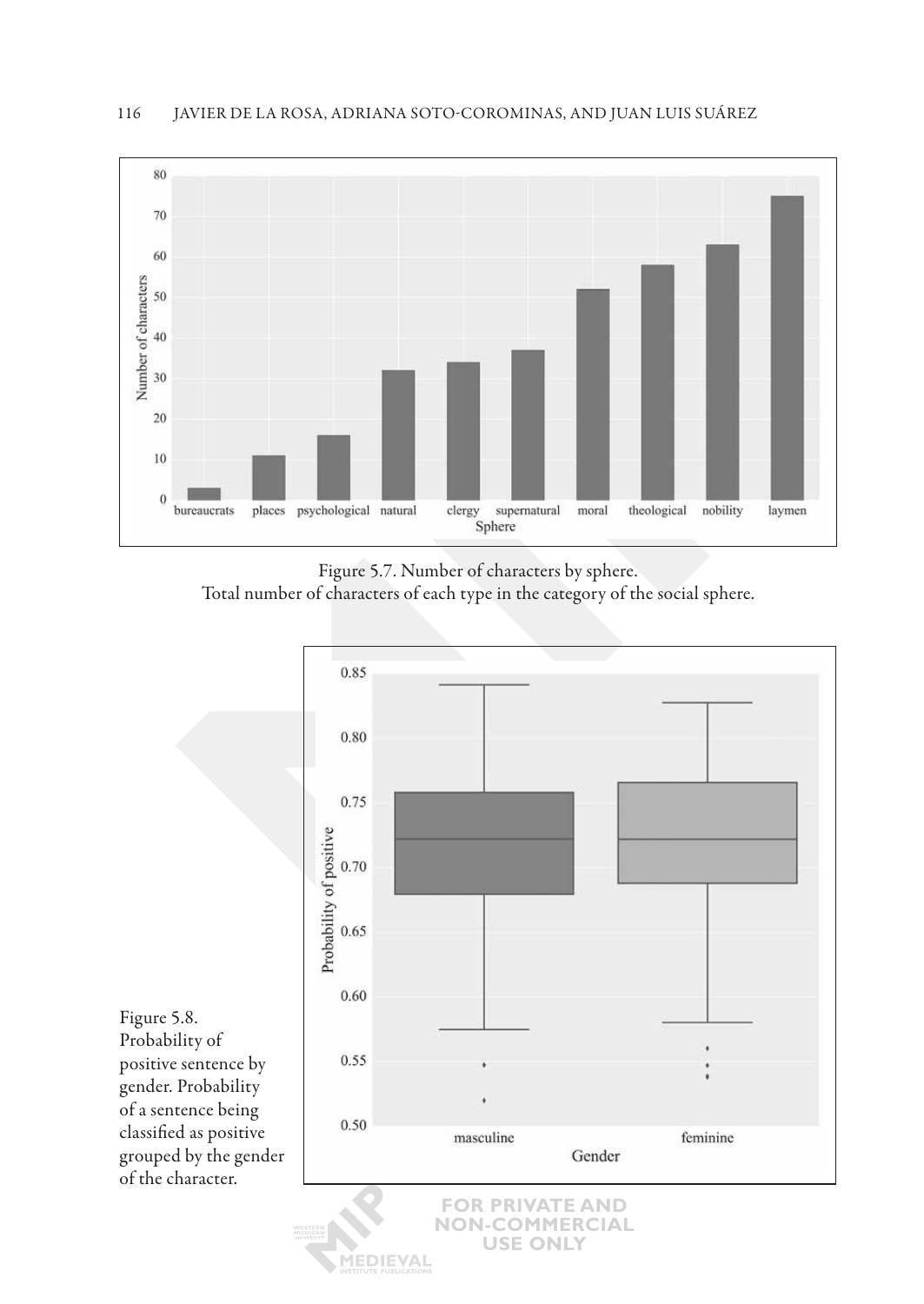

In terms of positiveness of message, historical and allegorical characters have the highest values, and biblical and mythological the lowest. With respect to the social sphere, laymen, moral, and theological characters have the highest number of sentences classified as positive, while supernatural and members of the clergy have the lowest (see median values in figure 5.7). Saints and other characters of the biblical dimension have the most negative use of sentiments as derived from the artificially intelligent analysis of their interventions, sending a message that could be understood as them being depicted as non-merciful. Allegorical allusions to laymen and abstract artifacts related to the moral and theological characters send positive messages to the audience. We hypothesize that Calderón had a twofold purpose in doing this. First, he intended to make his audience identify with certain types of characters in the play. Second, he also attempted to show his audience that the morality of the Catholic doctrine was positive for them. This would be in line with ideological interpretations of baroque theater as an instrument to maintain social order and confirm the worldview sustained by the Catholic faith.

With regard to gender, both masculine and feminine characters follow similar distributions, with female characters' interventions having a slightly more positive perception (see figure 5.8). However, it should be noted that the number of female characters is half that of male characters. Therefore, women are under-represented in Calderón's *autos*. When considering the total number of sentences and verses, the difference narrows down; and female characters produce "only" 22 percent fewer sentences than men.

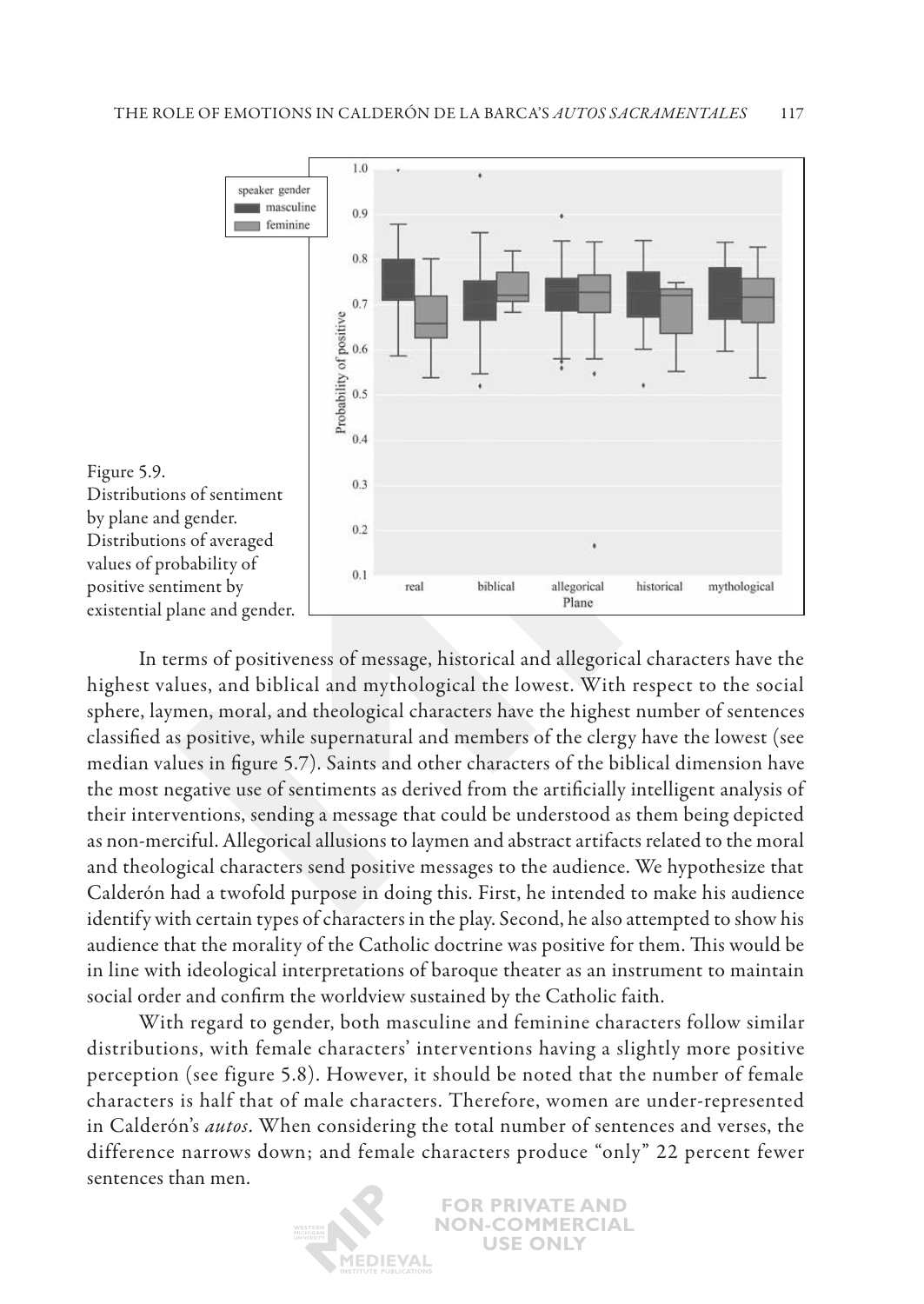

Figure 5.10. Distributions of sentiment by sphere and gender. Distributions of averaged values of probability of positive sentiment by social sphere and gender.

However, the distinction between genders is accentuated when the existential planes and social spheres of the characters are analyzed. Figures 5.9 and 5.10 show distributions of probability of positive sentiment for the categories of plane and sphere. In the existential plane, female characters of an allegorical, biblical, or mythological nature have more sentences classified as positive than male characters, although historical figures seem to be more positive when incarnated as male. The case of "real" people—characters who do not represent historical or biblical figures—shows the biggest difference, as female characters are depicted with a more negative sentiment than males. Regarding the social sphere, and excluding the case of bureaucrats, for which only a couple of masculine characters are found, median values of positive sentiment are higher for female characters when they represent characters in the laymen, clergy, nobility, nature, and supernatural spheres.

Antonio Regalado, whose monograph on Calderón spans two volumes and is over 1800 pages, discusses a "feminism" in Calderón's comedies, which would consist of representing the archetypical and mythical dimensions of the feminine figure in a context in which the vision of the feminine characters refutes stereotypes and vulgarities about women.<sup>57</sup> The feminine figure shows the sensuality associated with the feminine body and the complex intelligence of characters such as *Semíramis* in *La hija del aire* (*The Daughter of the Wind*) or the sorceress *Circe* in *El mayor encanto amor* (*The Greatest Charm of Love*)*.* These are characters that clearly differ from their masculine counterparts. They are, in many cases, women that need to navigate the social difficulties of their time, but they would have found an audience of their own in the women that attended the theaters and hada section for themselves to avoid contact with men and musketeers.

> **FOR PRIVATE AND NON-COMMERCIAL USE ONLY IEDIEVAL**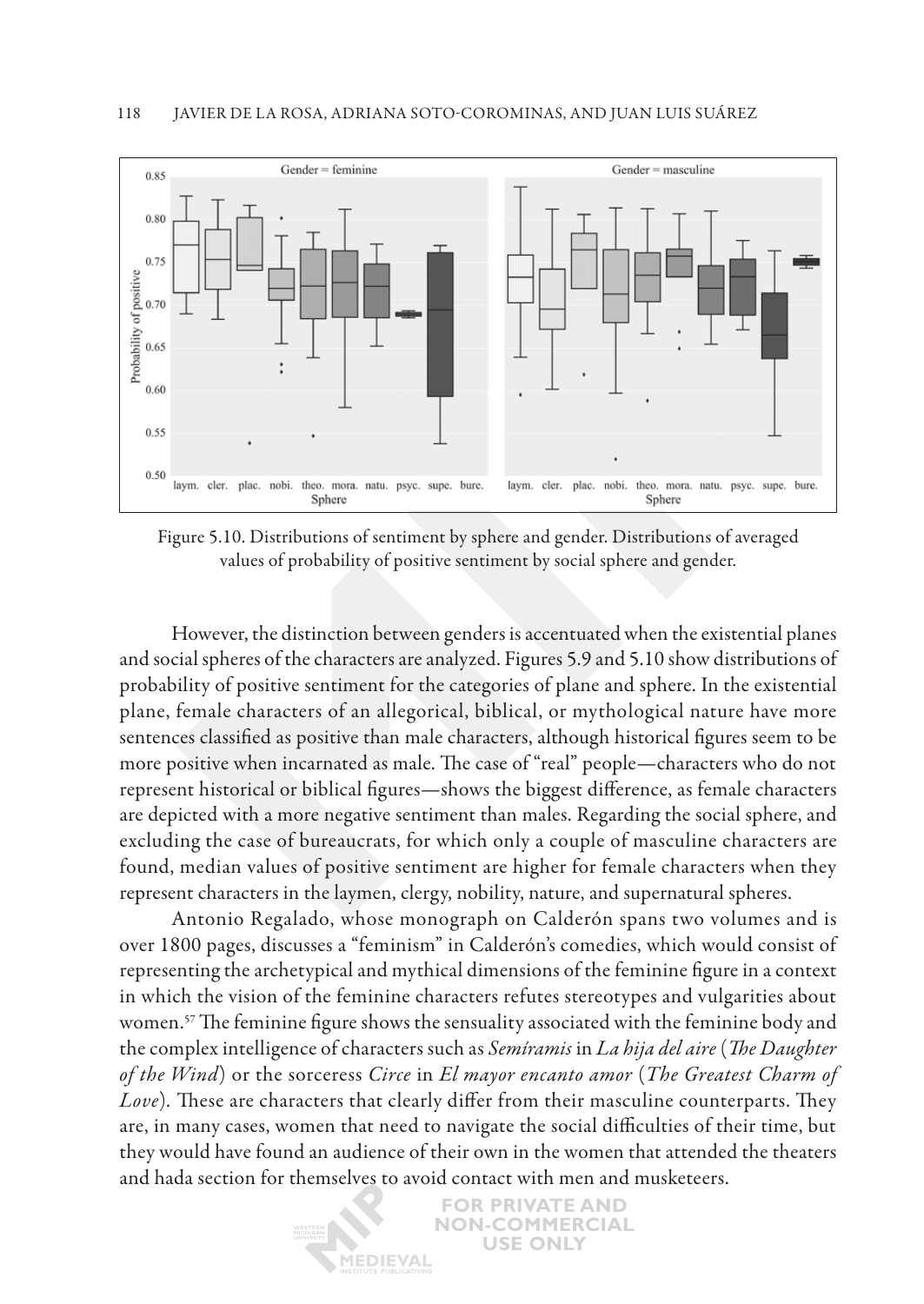

Figure 5.11. Number of characters and probability of positive sentiment by role. Total number of characters of each type in the category of the role given explicitly by Calderón in the *auto*, as well as the probability (from 0 to 1) of their sentences being classified as positive.

Regarding the *autos sacramentales*, the topic of feminine eroticism stems from the adaptation of the comedy *El mayor encanto amor* as the *auto Los encantos de la culpa*, in which the lecherous *Circe* represents, in a nuanced manner, the pleasures that surround sin. On the one hand, the religious and sinful dimension of pleasure has a presence. On the other hand, spectators witnessed the pleasures that derive from sexual intercourse and erotic games. *Circe*/Sin embodies a subjectivation of the world rooted in myth and tries to compensate for the excesses of rationality and contempt with the world that the very *auto* imposes in its dimension of theological discourse. This emotional dimension, an identity that is typically assigned to feminine characters, becomes apparent in the computational analysis of the *autos* and supports the coexistence of different ideological and emotional levels in the complex plays of baroque theater.

Finally, we examine the case of the explicit role assigned by Calderón himself in the *autos*. This case is especially intricate, as sometimes, although not very often, some characters start playing a role and during the play they change to a different one. For instance, in *Las espigas de Ruth* (*The [*wheat*] Ears of Ruth*), *Ruth* starts as a reaper and ends playing the role of villain in the same play. In those cases we kept the first identifiable role. As figure 5.11 illustrates, there is no correlation between the number of characters playing a specific role and the probability of their sentences being positive. However, some interesting results can still be extracted when analyzing the data. The set of the

> **FOR PRIVATE AND NON-COMMERCIAL USE ONLY** *IEDIEVAL*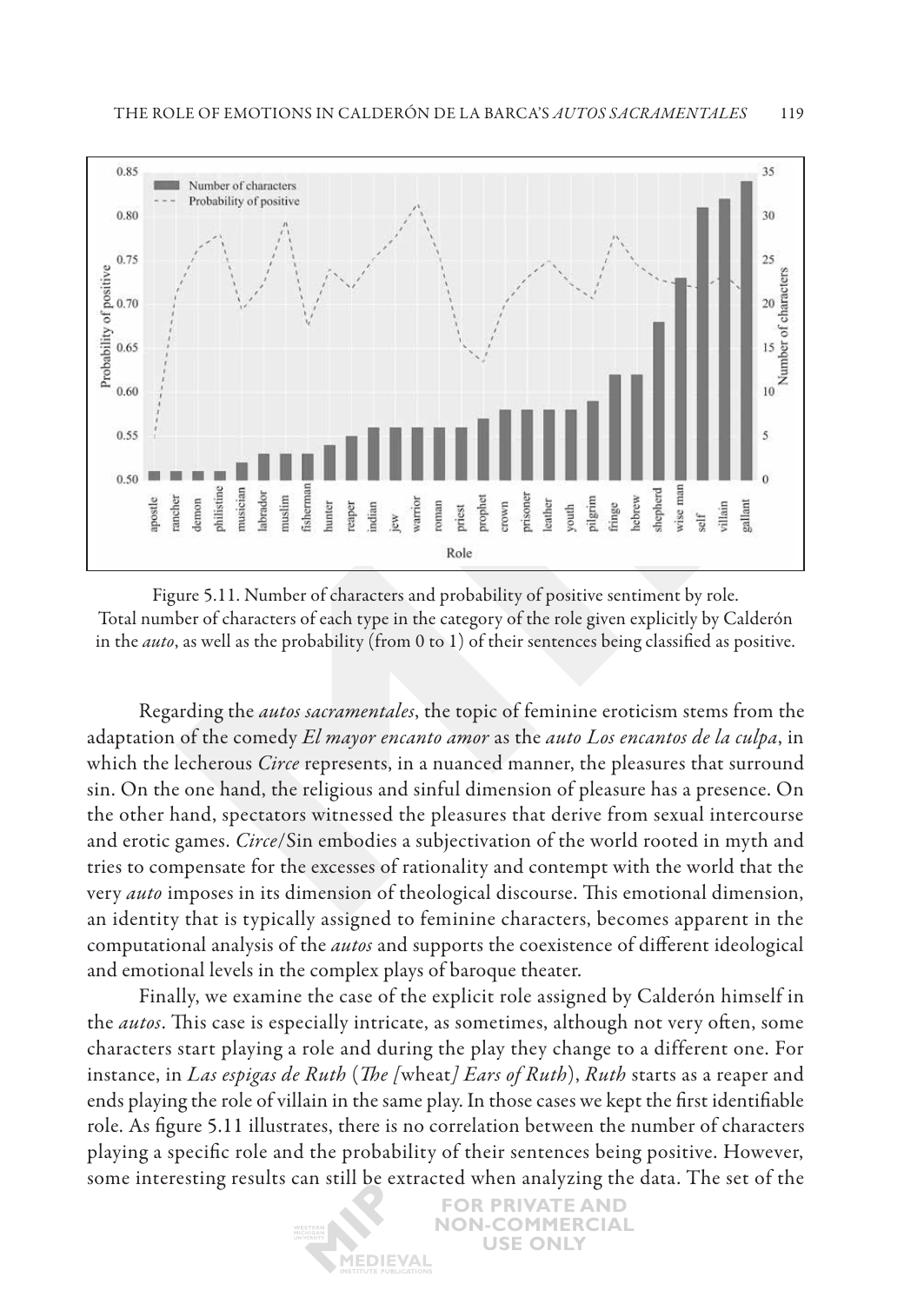three more numerous roles—gallants (with twenty-two women and eleven men); villains (twelve women and seventeen men); and characters played as themselves (eight women and twenty-three men)—accounts for almost 25 percent of all the characters, with values of probability of positive sentiment around the average of 70 percent, although villains have a slightly higher value. This suggests that Calderón was trying to polarize the main discourse of the *autos* by having onstage characters that were easily identifiable, while he added all the necessary complexity to make the plays interesting and surprising by making the discourse of other types of characters more positive.

Moreover, and counter-intuitively, the characters with the highest values of probability of positive sentiment are those of the non-Christian tradition, such as Muslims, Philistines, and Jews. Again, this was an exercise of Calderón to mislead the audience with arguments that did not always fit the expected character prototype. Sentences from apostles, priests, and prophets, although not very numerous, have the highest probability of being classified as negative, which apparently contradicts the idea of baroque plays, and *autos* especially, as being homogeneous representations of a given ideology and religious worldview.

### Conclusions

Our results show agreement with the proposed thesis of this study. Analyzing characters and their speeches in Spanish Golden Age theater in an objective manner is not an easy task, and some of the assumptions and decisions we made could be argued against. Machine-learning techniques and natural language processing are obviously worthwhile when applied to vast amounts of texts, but this study does not try to substitute the thorough job of the traditional philological analysis of the experts in the field. On the contrary, it tries to complement and give them support by providing them with a valuable source of information and data. Even the most accurate of the classifiers face trouble when facing rhetorical figures. This is why we tried to take into account as much data as possible so that we minimize the effect of outliers.

Alongside this study, we have analyzed almost 37,000 sentences constructed from verses in dramatic and allegorical plays. Since our main objective was to demonstrate whether Calderón could be considered a mass influencer or not, and, if so, what artifacts he used to do so, we built an automated classifier to annotate all the sentences in his works. Afterwards, we tagged all the sentences and characters of the plays, and discovered the predominance of characters of allegorical and biblical dimensions in the social spheres of nobility, laymen, and theological abstractions. These clearly compose the intended audience of the *autos,* as these were staged in public spaces and free of charge for the entire population of Madrid.

Women seem to be slightly under-represented when compared with men, which could be considered standard when taking into account the contexts of society during

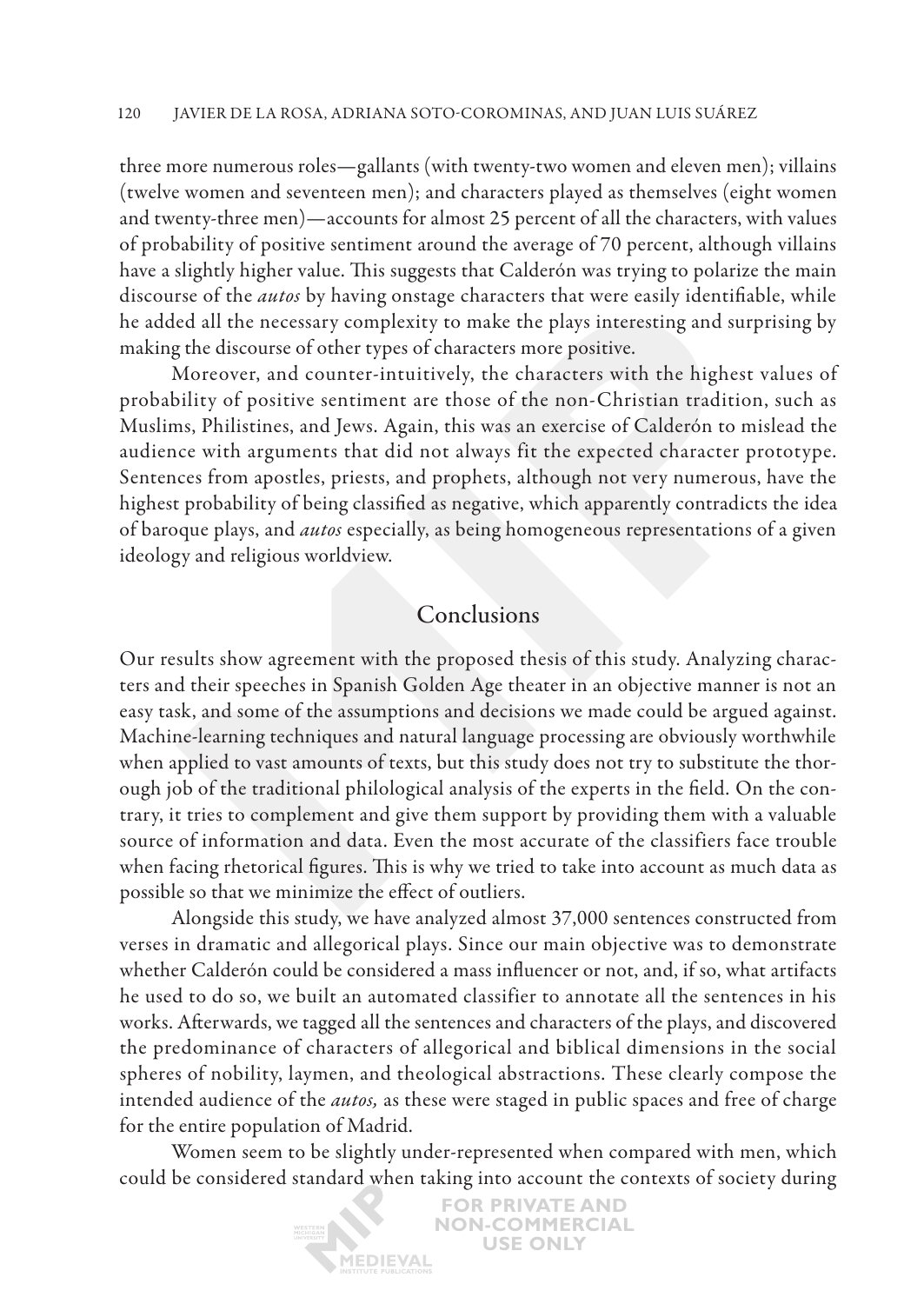the era in which the plays were written. However, female members of the laymen, clergy, nobility, and supernatural spheres have more sentences classified as positive, which leaves men as the authority of moral and soul-related affairs, as far as our typology of characters is concerned.

We can conclude by saying that the architecture of sentiments in Calderón's *autos* is as complex as the dramatic structure of baroque plays, and that the various metaphysical and rhetorical interconnected levels of baroque technologies of speech make it difficult to draw firm conclusions about the empathy of the characters and the machination of the messages by baroque authors. Data can be contradictory at times. For example, according to our methodology, speeches by villains are classified as positive, which is in line with the notion of the *engaño* ("deceit") practiced in the baroque, but villains do not have the highest values of positive messages: Muslims, Philistines, and Jews can claim even higher values. In other cases, it is hard to decide whether Calderón was using a character's speech to send clear religious messages or just as a device to fool the audience and play with public assumptions. Be that as it may, the twisted nature of the baroque is once again brought to light.

### **NOTES**

\* This study has been possible thanks to the collaboration of the *Grupo de Investigación Siglo de Oro* (GRISO) Group at Universidad de Navarra, which kindly provided us with electronic text versions of all the plays, and the Social Sciences and Humanities Research Council of Canada, which kindly provided funding.

 $^1$  Ignacio Arellano follows the classification of this theater in two main cycles: that of Lope and that of Calderón. For a complete list of the codes, titles, and dates of the *autos* referred to in this essay, see Ignacio Arellano, *Historia del teatro español del siglo XVII*, pp. 139–40. 2

<sup>2</sup> Arellano, p. 61.

3 Arellano, p. 84.

4 See Federico Sánchez Escribano and Alberto Porqueras Mayo, *Preceptiva dramática española del Renacimiento y el Barroco*. The Parque del Retiro is currently a park in the center of Madrid, but in the 1630s it was one of the palaces on the outskirts of town where the king would spend most of his leisure time surrounded by cultivated gardens. The king's habitual residence was located in the Palacio de Alcázar, currently known as Palacio Real, which had originally been a Muslim fortress that burnt down in 1734.

<sup>5</sup> Jonathan Brown and J. H. Elliott, Un palacio para el rey.

For various dates of each play, see Ignacio Arellano, *Autos sacramentales completos de Calderón*. 7

Juan Luis Suárez, *El escenario de la imaginación*. 8

<sup>8</sup> It is important to bear in mind that in some versions of psychological theory of senses, imagination and memory overlap.

9 Suárez, *El escenario de la imaginación*.

10 Evangelina Rodríguez Cuadros, *La técnica del actor español en el Barroco*. 11 J. M. Ruano de la Haza and John J. Allen, *Los teatros comerciales del siglo XVII*.

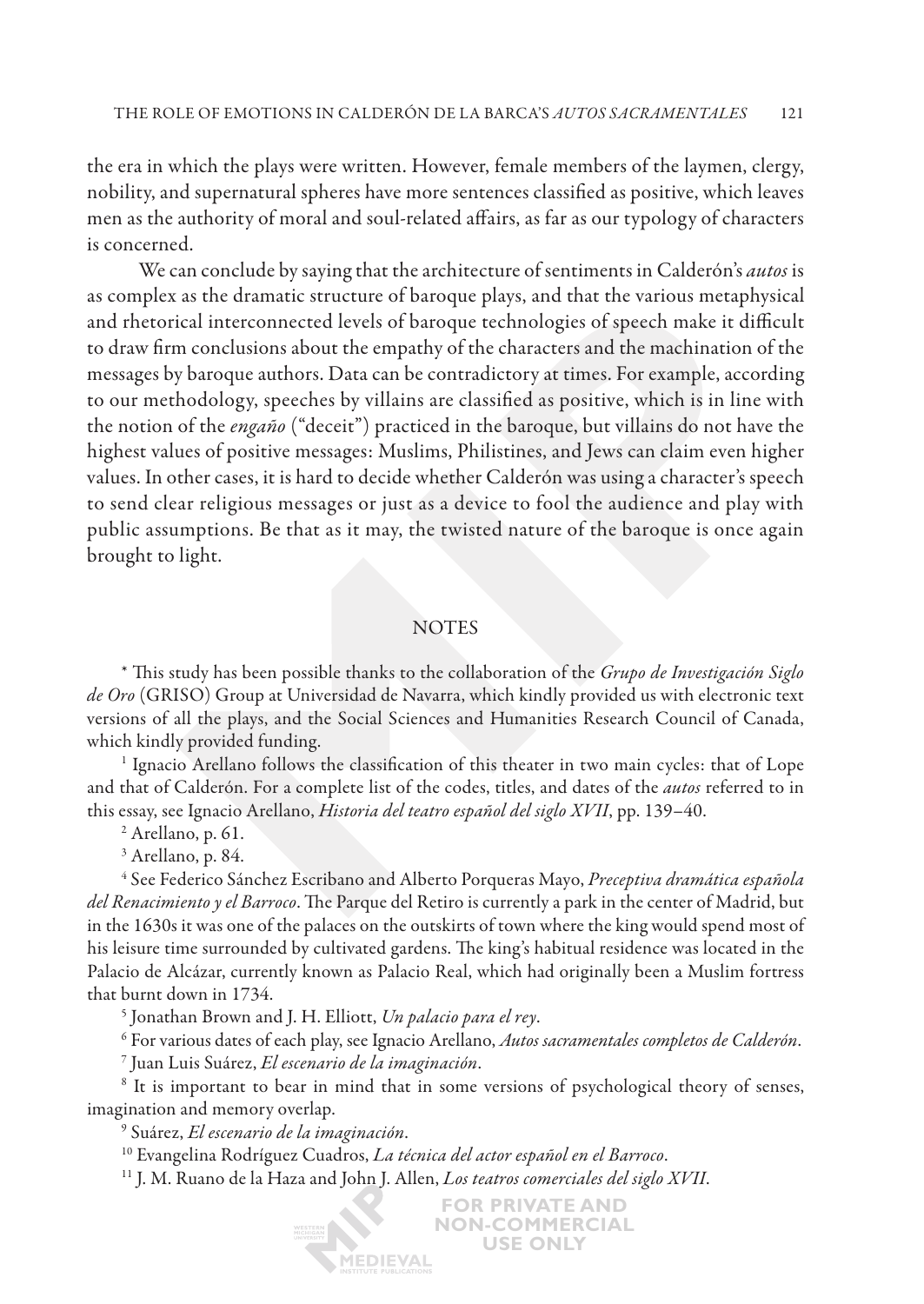#### 122 Javier de la Rosa, Adriana Soto-Corominas , and Juan Luis Suárez

12 Sebastian Neumeister, *Mito clásico y ostentación*.

13 Frank P. Casa, Luciano García Lorenzo, and Germán Vega García-Luengos, *Diccionario de la comedia del Siglo de Oro*, p. 19.

14 J. E. Varey, *Cosmovisión y escenografía*.

15 Arellano, *Historia del teatro español del siglo XVI*, pp. 691–97.

16 Arellano, *Historia del teatro español del siglo XVI*, pp. 690–91.

17 Emilio Orozco, *Manierismo y barroco*.

<sup>18</sup> Juan Luis Suárez, "Complejidad y barroco."

<sup>19</sup> Juan Luis Suárez, "El paisaje del tiempo y la estética de la comedia nueva."

20 Hilaire Kallendorf has argued in her *Conscience on Stage* that baroque plays are built in part as complex and detailed arguments of casuistry, and that in many cases these plays put on stage "troubled consciences." Kallendorf, *Conscience on Stage*, pp. 159–62.

21 José Antonio Maravall, *La cultura del Barroco*. 22 Angela Ndalianis, *Neo-baroque Aesthetics and Contemporary Entertainment*.

<sup>23</sup> Suárez, *El escenario de la imaginación*.<br><sup>24</sup> For the development of this theory of imagination, see, for example, Avicena's *The Canon of Medicine*, completed in 1025, or Pico della Mirandola in *On the Imagination*, published in 1536.<br><sup>25</sup> Vincent Martin, *El concepto de "representación*," p. 46.<br><sup>26</sup> Suárez, *El escenario de la imaginación*.

<sup>27</sup> Tim O'Reilly, *What is Web 2.0.* Sentiment analysis is also known as "opinion mining."

 $^{28}$  Fritz Strack and Thomas Mussweiler, "Explaining the Enigmatic Anchoring Effect," p. 437.

29 See Kristen A. Lindquist, Jennifer K. MacCormack, and Holly Shablack. "The Role of Language in Emotion."

30 Shanto Iyengar, "The Accessibility Bias in Politics," pp. 1–15.

31 Ndalianis, p*.96.*

<sup>32</sup> Ignacio Arellano, *Diccionario de los autos sacramentales de Calderón*, vol. 28.<br><sup>33</sup> For more on this group, see http://www.unav.edu/centro/griso/ (accessed November 5, 2017).

34 For a list of the specific *autos* used in this study, see Javier de la Rosa Pérez "Making Machines Learn," pp. 74–82.

<sup>35</sup> Only plays with a date were considered as ultimately we aim to find patterns of emotions over time. 36 A shawm is a wind instrument used profusely by Calderón in his plays. Every time a shawm

was introduced, and delivered its penetrating tone, a change would usually take place in the play, such as characters leaving or entering the scene.<br><sup>37</sup> Arellano, *Diccionario*.<br><sup>38</sup> See Steven Bird, "NLTK," pp. 485–525.<br><sup>39</sup> Original Spanish text reads: Noé: *Paraninfo soberano, / en tu palabra fiel / confiado, parto* 

*donde / con siempre constante fe / estaré esperando el día / en que he de volver a ver / la familia innumerable / de los hijos de Noé. / Porque lo mandas me parto, / si el pie no te beso es / porque tocar no merezco / las sandalias de tus pies.*

40 For binary classifications of text in machine learning, see Thorsten Joachims, *Text Categorization with Support Vector Machines*. Turney and Pang's early works are described in Peter D. Turney, "Thumbs Up Or Thumbs Down?" and Bo Pang, Lillian Lee, and Shivakumar Vaithyanathan, "Thumbs Up?"

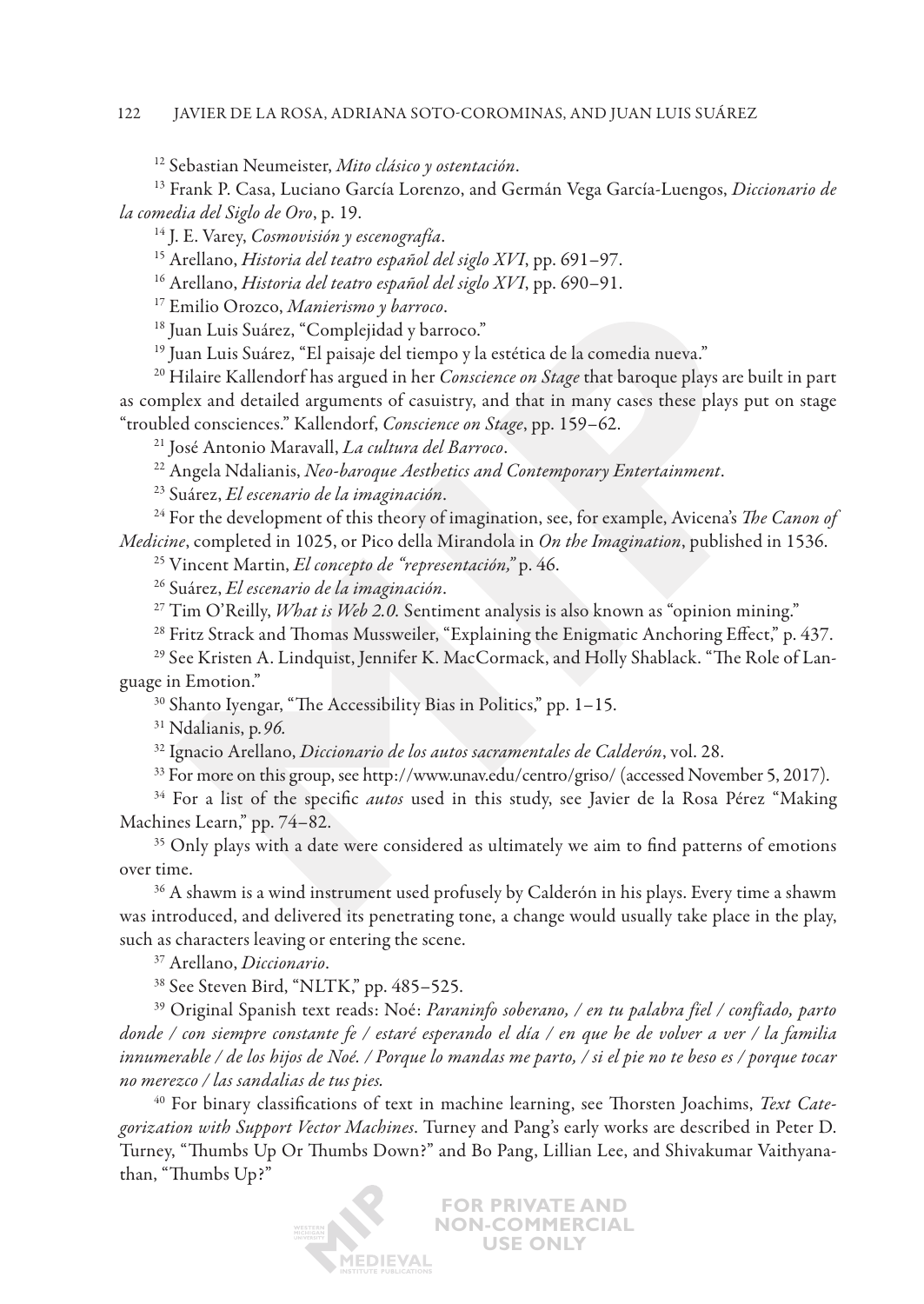<sup>41</sup> There are currently no translations in English of the given titles; some titles are culturedependent and may make little sense in English. Articles and research that focus on the *autos* generally use the Spanish titles.<br><sup>42</sup> This scale would be classified as follows: "Very Negative"; "Negative"; "Neutral"; "Positive";

"Very Positive."

43 See http://bossa.cultureplex.ca/ (accessed November 5, 2017).

44 Gabriele Paolacci, Jesse Chandler, and Panagiotis G. Ipeirotis. "Running Experiments on Amazon Mechanical Turk," pp. 411–19.

<sup>45</sup> This scale would be classified as follows: "Negative"; "Neutral"; and "Positive."

46 Fabian Pedregosa et al., "Scikit-Learn," pp. 2825–30.

47 Wes McKinney, *Python for Data Analysis*.

48 See David M. Blei, Andrew Y. Ng, and Michael I. Jordan. "Latent Dirichlet Allocation," pp. 993–1022; and Albert Bifet and Eibe Frank, "Sentiment Knowledge Discovery in Twitter Streaming Data," pp. 1–15. Precision is a measure of hits versus errors, while recall is a measure of hits versus misses. High precision means that positive sentences do not end up being classified as negative; high recall means that no negative sentences end up being classified as positive. For a further explanation of the measures, see David D. Lewis and Marc Ringuette, "A Comparison of Two Learning Algorithms for Text Categorization." Accuracy is a measure of the number of hits vs total number of instances.

49 See http://aws.amazon.com/mturk/ (accessed November 5, 2017).

50 For example, see Arellano, *Autos sacramentales completos de Calderón*, vol. 31; William J. Entwistle, "La controversia en los autos de Calderón," p. 223; and Dominique Reyre, *Lo hebreo en los autos sacramentales de Calderón*. 51 James E. Maraniss, *On Calderón*, pp. 18–28. 52 See Luciano García Lorenzo, *Calderón*; and José María Maravall and Ubaldo Martínez-

Lázaro, "Estratificación social y operacionalismo," p. 48.

53 Juan Luis Suárez, "Para una teoría de la realidad virtual en Calderón."

<sup>54</sup> More than 4500 stage directions were used to annotate characters' categories but these directions were not analyzed. 55 EC, 1645. The original Spanish text reads: *No ves / que son sentidos Humanos / y que al fin es* 

*menester / alivios que los diviertan / de las fatigas en que han nacido!*

<sup>56</sup> Viviana Díaz Balsera, *Calderón y las quimeras de la culpa*, pp. 87–88.

57 Antonio Regalado, *Calderón*, p. 981.

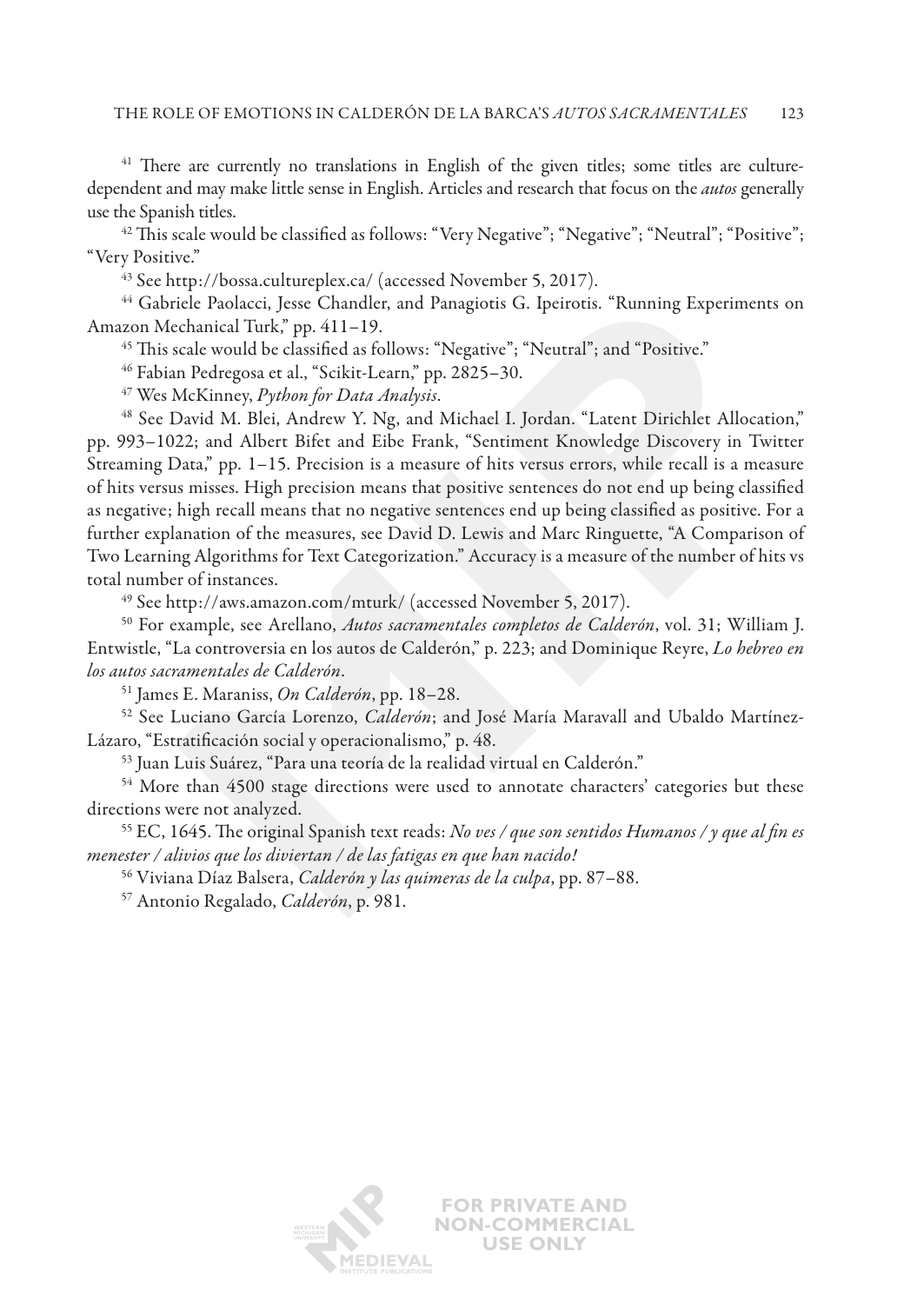#### 124 Javier de la Rosa, Adriana Soto-Corominas , and Juan Luis Suárez

## Works Cited

Arellano, Ignacio. *Historia del teatro español del siglo XVII*. Madrid: Cátedra, 1995.

- Arellano, Ignacio. *Diccionario de los autos sacramentales de Calderón*, vol. 28. Zaragoza, Aragon: Edition Reichenberger, 2000.
- Arellano, Ignacio. *Autos sacramentales completos de Calderón: Estructuras dramáticas y alegóricas en los autos de Calderón*, vol. 31. Zaragoza, Aragon: Edition Reichenberger, 2001.
- Bifet, Albert and Eibe Frank. "Sentiment Knowledge Discovery in Twitter Streaming Data." In *Discovery Science*, edited by Bernhard Pfahringer, Geoff Holmes, and Achim Hoffmann, pp. 1–15. Berlin: Springer Berlin Heidelberg, 2010.
- Bird, Steven. "NLTK: The Natural Language Toolkit." *Proceedings of the COLING/ACL on Interactive Presentation Sessions* ( July 2006): pp. 69–72.
- Blei, David M., Andrew Y. Ng, and Michael I. Jordan. "Latent Dirichlet Allocation." *Journal of Machine Learning Research* 3 (2003): pp. 993–1022.
- Brown, Jonathan and J. H. Elliott. *Un palacio para el rey: el Buen Retiro y la corte de Felipe IV*. Madrid: Alianza, 1988.
- Casa, Frank Paul, Luciano García Lorenzo, and Germán Vega García-Luengos. *Diccionario de la comedia del Siglo de Oro*. Vol. 9. Editorial Castalia, 2002.
- De la Rosa Pérez, Javier. "Making Machines Learn: Applications of Cultural Analytics to the Humanities" (2016), appendix, pp. 74–82. Thesis, University of Western Ontario, https:// ir.lib.uwo.ca/etd/3486 (accessed December 5, 2017).
- Díaz Balsera, Viviana. *Calderón y las quimeras de la culpa: Alegoría, seducción y resistencia en cinco autos sacramentales*. West Lafayette, IN: Purdue University Press, 1997.
- Entwistle, William J. "La controversia en los autos de Calderón." *Nueva revista de filología hispánica* 2, no. 3 (1948): p. 223.
- García Lorenzo, Luciano, ed. *Calderón: actas del Congreso Internacional sobre Calderón y el teatro español del Siglo de Oro.* Madrid: CSIC, 1983.
- Iyengar, Shanto. "The Accessibility Bias in Politics: Television News and Public Opinion." *International Journal of Public Opinion Research* 2, no. 1 (1990): pp. 1–15.
- Joachims, Thorsten. *Text Categorization with Support Vector Machines: Learning with Many Relevant Features.* Berlin: Springer Berlin Heidelberg, 1998.
- Kallendorf, Hilaire. *Conscience on Stage: The Comedia as Casuistry in Early Modern Spain*. Toronto: University of Toronto Press, 2007.
- Lewis, David D. and Marc Ringuette. "A Comparison of Two Learning Algorithms for Text Categorization." In *Third Annual Symposium on Document Analysis and Information Retrieval: Proceedings April 11–13 1994*, pp. 81–93. Nevada: Information Science Research Institute,1994.
- Lindquist, Kristen A., Jennifer K. MacCormack, and Holly Shablack. "The Role of Language in Emotion: Predictions from Psychological Constructionism." *Frontiers in Psychology* 6 (2015), http://journal.frontiersin.org/article/10.3389/fpsyg.2015.00444/abstract (accessed November 5, 2017).
- Maraniss, James E. *On Calderón*. Columbia, MO: University of Missouri Press, 1978.
- Maravall, José Antonio. *La cultura del Barroco: Anàlisis de una estructura histórica.* Barcelona: Ariel, 2012 [1975].
- Maravall, José María and Ubaldo Martínez-Lázaro. "Estratificación social y operacionalismo: unas notas críticas." *Revista Española de la opinión pública* no. 23 ( January–March 1971): pp. 31–48.